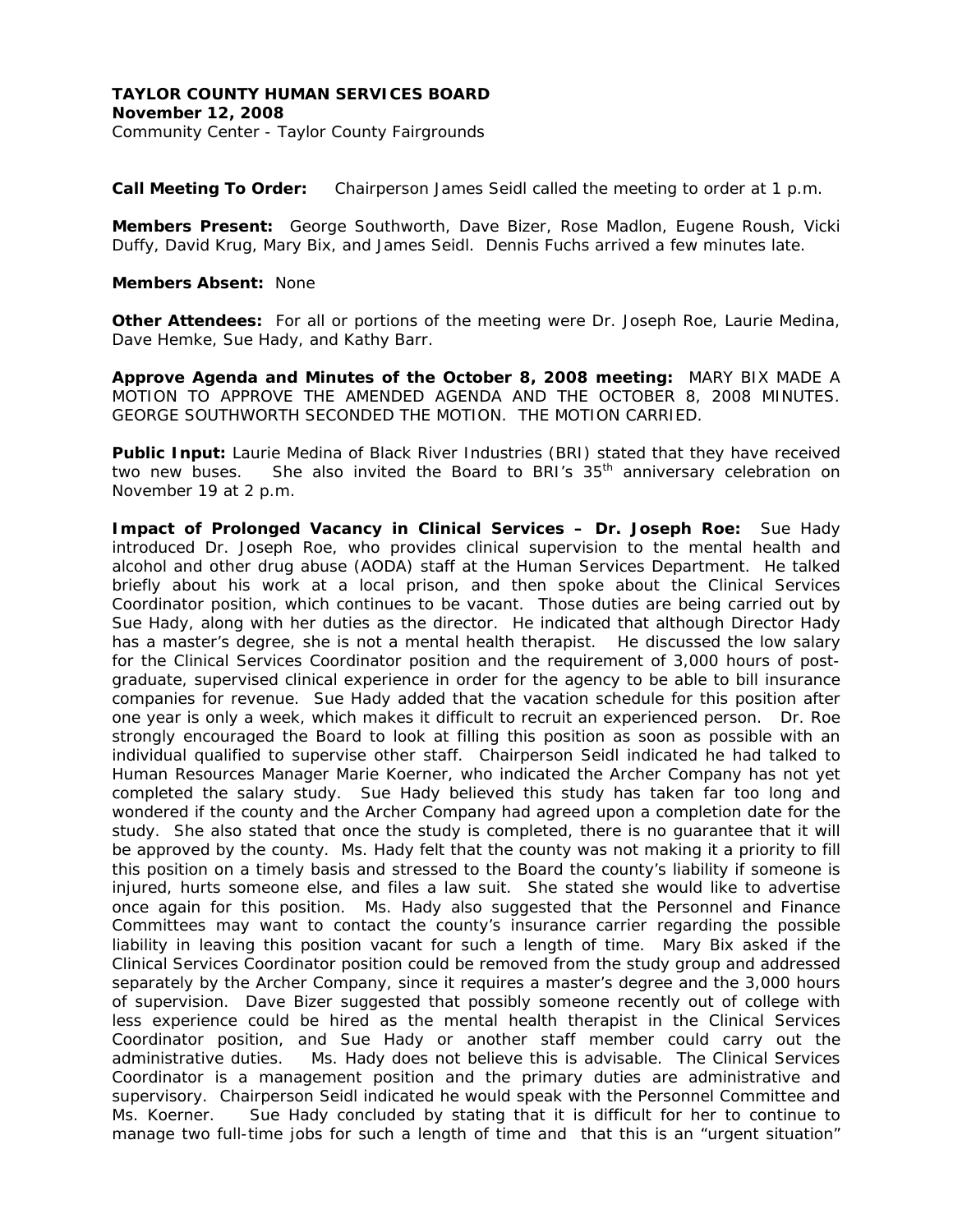and action needs to be taken.

**Review Progress Made Concerning Resolution of Administrative Issues (amended item):** The Board reviewed a letter they had previously received on November 17, 2007 regarding potential issues that Director Hady felt needed to be addressed by the Board. In the area of accounts receivable, Director Hady reported that the county's audit firm had indicated that a newly-hired full-time employee would be unable to adequately keep up with current claims and simultaneously work on reviewing/verifying client ledgers from old accounts. In November 2007, Ms. Hady had requested that a limited-term employee (LTE) be hired to assist with this process, and the Board did approve the LTE position. Ms. Hady reported that she has spent a great deal of time overseeing the accounts receivable area, reviewing information and working closely with the accounts receivable clerk. She stated that although this situation has significantly improved, it still needs to be closely monitored. She also reiterated that Taylor County Human Services has been without a full-time financial manager since the 1980's and, in fact, the auditor had indicated that among the other human services departments that he conducts audits for, Taylor County is the only one without a full-time financial manager. Ms. Hady was also responsible to complete the state-mandated WIMCR report, which is a state mandate allowing the state to make adjustments to state and federal money for costs that exceed what Medicaid will cover for specific Medicaid services. Ms. Hady reported that the state was going to discontinue WIMCR in 2009, but this has since changed. She added that she had assisted Larry Brandl in completing the WIMCR report this past summer. The remainder of the letter addressed the Clinical Services Coordinator vacancy and the salary study for managerial staff. Ms. Hady also reminded the Board that several experienced management staff at Human Services may retire within a year or two and recommended that the Board look at the salary schedule, particularly the entry-level salaries.

**Update on W-2, General Relief, and BadgerCare Programs - Dave Hemke:** Information on the W-2, General Relief (GR) and BadgerCare programs was provided by Dave Hemke. As of November there are six participants in the W-2 Program. Five of those individuals are in CMC (12-week maternity benefit) positions, and the remaining individual is in a W-2T position, in which there are several barriers to employment. Mr. Hemke reported that as of November the projected surplus for the W-2 Program is \$37,956. Since this money can only be used for benefit payments, it is possible the State of Wisconsin will ask that Taylor County "de-obligate" any remaining money back to the state, which will more than likely be used by other counties that have shortfalls in their W-2 programs, according to Mr. Hemke. Taylor County has already agreed to "de-obligate" \$10,000. That contract addendum should be received later this month.

Mr. Hemke then reported on the BadgerCare Plus program for childless adults. The state intends to expand BadgerCare Plus next spring for childless adults. He also stated that it is anticipated that there may be a substantial increase in applications for BadgerCare Plus as an area factory has reduced the amount it pays for insurance coverage for its employees.

Mr. Hemke informed the Board that 300 individuals have applied for the Wisconsin Home Energy Assistance Program (WHEAP) from 10/1/08 through 11/5/08, compared to 233 individuals at this time last year.

The unemployment rate for Taylor County in September was 4.3%, compared to 5.6% in August. According to Mr. Hemke, in September, the State of Wisconsin's unemployment rate was 4.4% and the national unemployment rate was at 6.0%. He continued by reporting that the Wisconsin counties with the lowest unemployment rate for September were Buffalo, 3.1%; Lafayette, 3.2% and Dane, 3.3%. Counties with the highest unemployment rate for the same month were Menominee at 8.6%; Rock, 6.4% and Iron, 6.2%.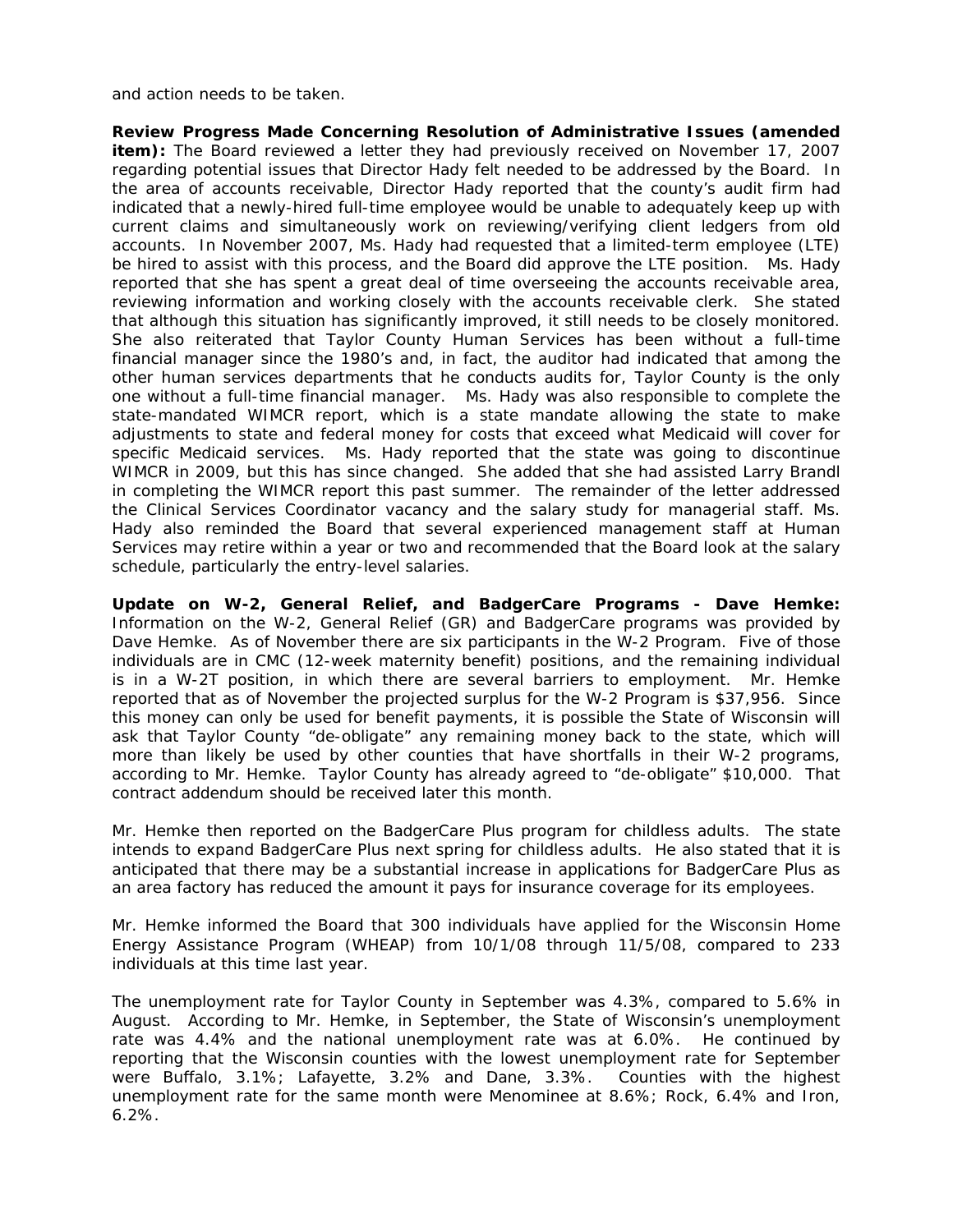Mr. Hemke also reported that Governor Doyle will be providing assistance such as job search allowances, relocation allowances, training, and unemployment benefit extensions to several dislocated workers from an area factory.

The General Relief Program shows a projected shortfall of \$6,373 through October, which is almost \$2,000 higher than last month's projected shortfall. This increase is due, in part, to job lay-offs. Additionally, medical costs were higher than non-medical costs for October, per Mr. Hemke. He stated that the Board may choose to suspend the GR Program next year, but he would not recommend it, since this program serves very needy individuals and those not eligible for other economic support programs.

**Action on Proposed General Relief Plan for 2009:** Dave Hemke reported that in order to apply for the General Relief Block Grant, the Board would need to approve the Taylor County Human Services Department's General Relief Program Policies and Procedures, which was last reviewed on January 16, 2008. No changes have been made to the plan since that time. A MOTION WAS MADE BY DENNIS FUCHS, SECONDED BY EUGENE ROUSH, TO APPROVE THE TAYLOR COUNTY HUMAN SERVICES DEPARTMENT'S GENERAL RELIEF PROGRAM POLICIES AND PROCEDURES AS PRESENTED. THE MOTION CARRIED.

**Unfunded Mandates:** As requested by members at last month's meeting, Sue Hady distributed a 30-page partial list of unfunded and underfunded mandates which have affected the Human Services Department from 1981 through 2007. Sue Hady indicated that although Taylor County is a small county compared to other counties in the state, it is still required to adhere to the mandates with fewer staff than the larger counties. She added that the state does add/replace mandates, but does not rescind them. Often times, mandates are partially funded or funded for a period of time, but once that funding stops, the county is responsible to provide the funding, according to Ms. Hady.

**Action on Proposed 2009 Fee Schedule for Human Services:** The Board reviewed the proposed Client Fee Schedule for 2009. Sue Hady explained that the fees reflect a \$10 increase for mental health and alcohol and other drug (AODA) counseling, with the exception of the psychiatric fee which is per quarter hour and which would increase by \$5.00. The Intoxicated Driver Program (IDP) non-compliance reinstatement fee, IDP outof-county transfer fee, and IDP amendment/extension fee would increase by \$5.00 from last year. Fees for case manager, Specialized Instruction Birth to Three Program, and the No Show Charge, remain the same as in 2008. The Intoxicated Driver Assessments would increase to \$285, while Other Court-Ordered AODA Assessments increase to \$280. AODA Group Counseling would be increased by \$3.00 per hour. Sue Hady reported that these rates were increased due to the tax freeze, the lack of inflationary increase in funding, and the increase in agency costs. A MOTION WAS MADE BY DAVE BIZER, SECONDED BY MARY BIX, TO APPROVE THE PROPOSED CLINICAL SERVICES FEES FOR 2009. THE MOTION CARRIED.

**Action on Resolution to Express Appreciation to Taylor County Health Department and Cindy Neumann for Assistance Rendered:** James Seidl read a resolution expressing appreciation to the Taylor County Health Department, Director Patty Krug, and Secretary/Bookkeeper Cindy Neumann for assistance provided in the accounts receivable department at Human Services. A MOTION WAS MADE BY MARY BIX, SECONDED BY GEORGE SOUTHWORTH, TO APPROVE THE RESOLUTION. THE MOTION CARRIED. The resolution will be forwarded to the Taylor County Board of Supervisors.

**Action on Contracts and Addenda:** One contract was presented for approval.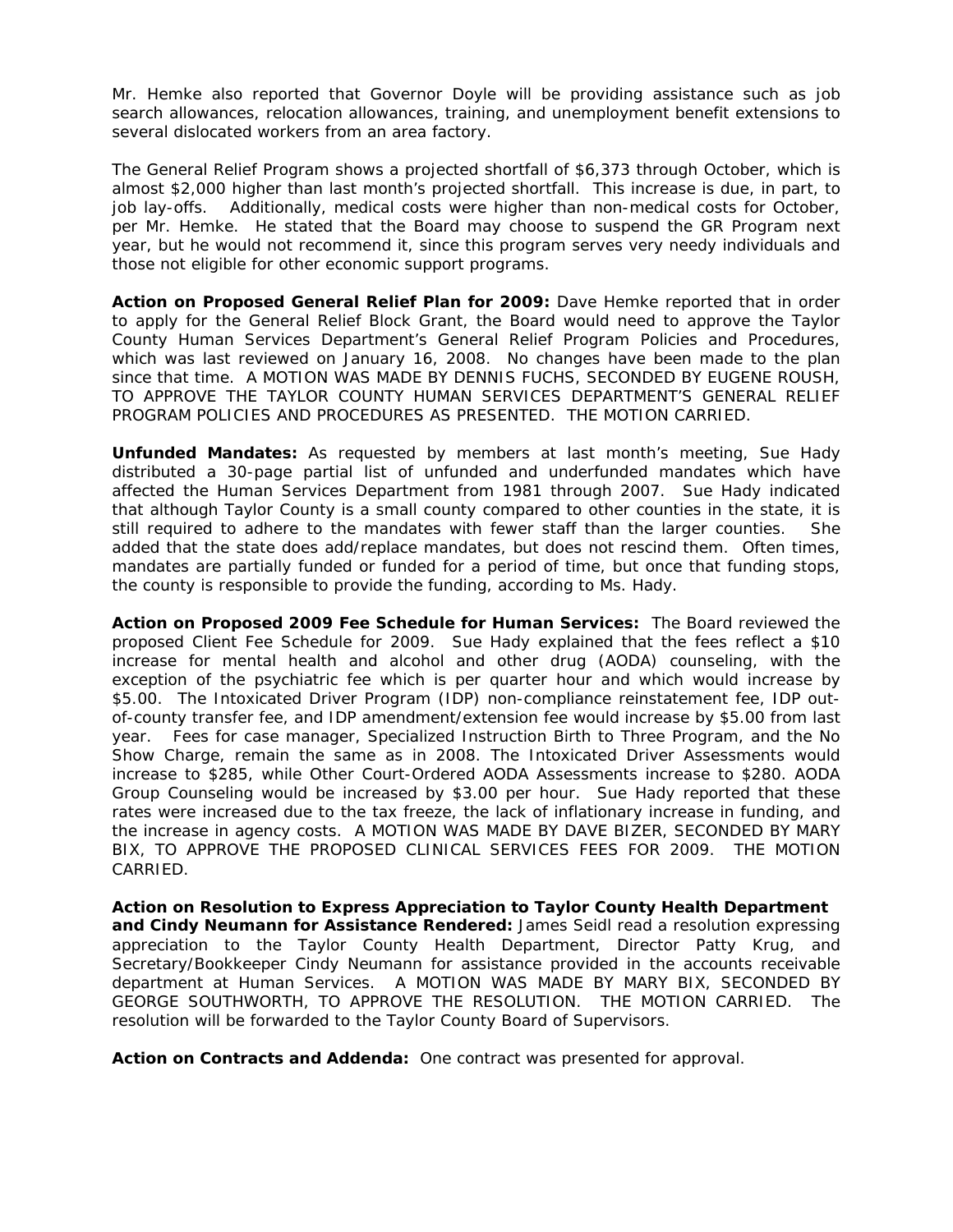#### **Provider Amount Increase of Funding Source Total**

## **Contract**

**Aurora Residential Alternatives**  SPC 202.02– Adult Family Home (3-4 beds) Unit Rate: \$181.08/day (one client) **Effective: 10/15/08 to 12/31/08**

N/A Community Integration Program IA

\$ 14,125.00

A MOTION WAS MADE BY MARY BIX, SECONDED BY DAVID KRUG, TO APPROVE THE CONTRACT AS PRESENTED. A ROLL CALL VOTE WAS TAKEN. THE MOTION CARRIED WITH A VOTE OF NINE AYES.

**Director's Report:** Sue Hady distributed information regarding an upcoming Northwest District Regional Legislative meeting sponsored by the Wisconsin Counties Association. She encouraged the members to attend.

**Next Committee Meeting:** The next Human Services Board meeting is scheduled for Wednesday, December 10, 2008 at 1 p.m. in the Community Center at the Taylor County Fairgrounds.

**Adjournment:** A MOTION WAS MADE BY MARY BIX, SECONDED BY DAVE BIZER TO ADJOURN. The meeting adjourned at 2:52 p.m.

Respectfully submitted: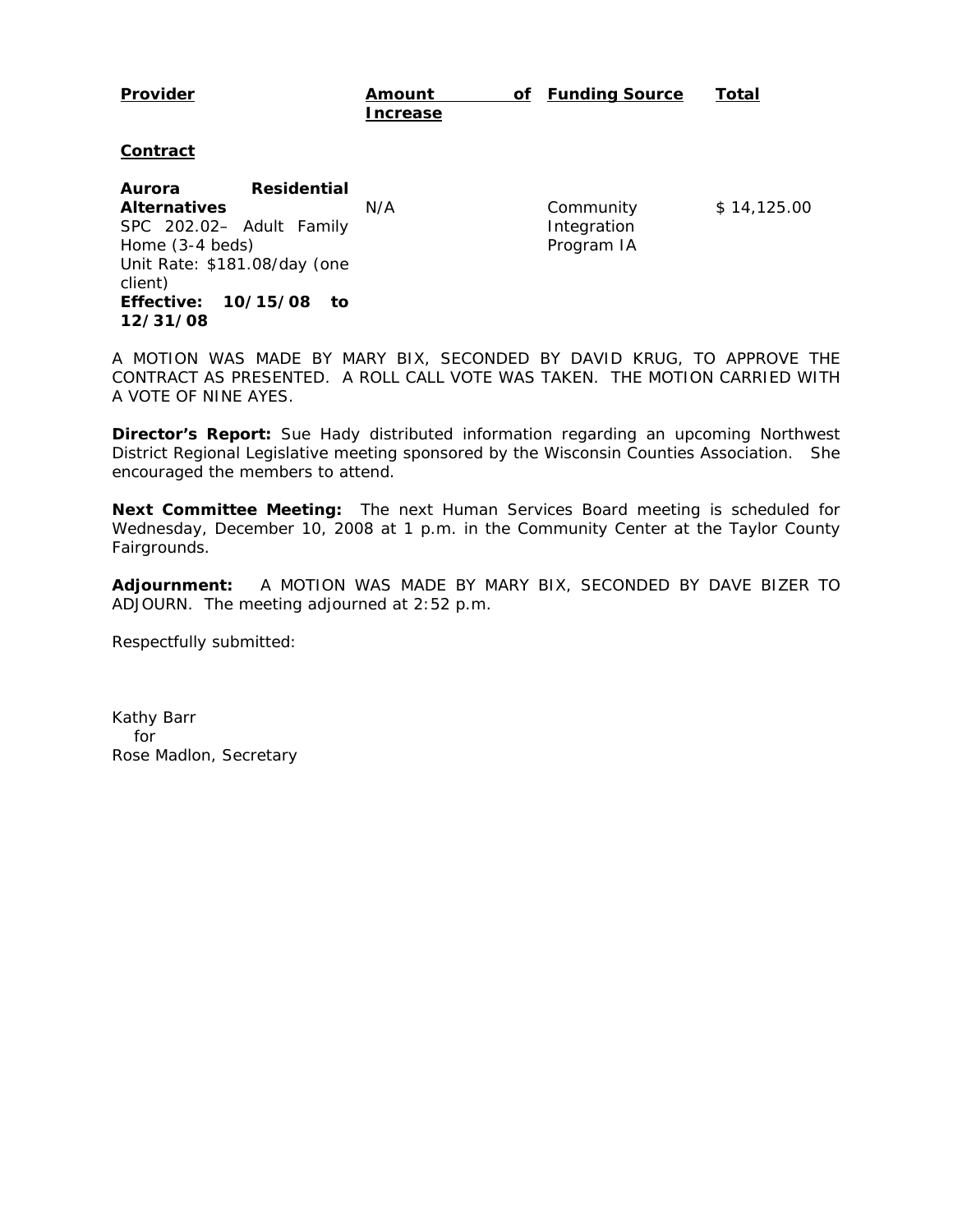## **TAYLOR COUNTY HUMAN SERVICES BOARD October 8, 2008**  Community Center - Taylor County Fairgrounds

**Call Meeting To Order:** Chairperson James Seidl called the meeting to order at 1 p.m.

**Members Present:** Vicki Duffy, Eugene Roush, Mary Bix, James Seidl, Rose Madlon, Dennis Fuchs and George Southworth. **Members Absent:** Excused absences: David Krug, Dave Bizer. **Other Attendees:** Paul Thornton, Sally Toepfer, Russ Blennert, Dave Hemke, Sue Hady,

and Kathy Barr.

**Approve Minutes of the September 10, 2008 Meeting and Current Agenda:** MARY BIX MADE A MOTION TO APPROVE THE SEPTEMBER 10, 2008 MINUTES AND AMENDED AGENDA, AS ITEM #8 – ACTION ON RESOLUTION TO EXPRESS APPRECIATION TO TAYLOR COUNTY HEALTH DEPARTMENT AND CINDY NEUMANN FOR ASSISTANCE RENDERED WAS POSTPONED. VICKI DUFFY SECONDED THE MOTION. THE MOTION CARRIED.

Public Input: Black River Industries (BRI) Director Paul Thornton reported that due to a grant they had received, BRI has been able to streamline their work production area. He also reported that the Division of Vocational Rehabilitation (DVR) has placed restrictions on job placements (except for the most severely disabled) for disabled individuals, which will affect BRI's ability to place these clients into jobs. Mr. Thornton indicated that BRI will be working with a consortium and some discussion took place on this topic. He also informed the Board that Catholic Charities will be celebrating their 35<sup>th</sup> anniversary on November 19, and that Beth Carlson, Associate Director of Catholic Charities resigned her position and has accepted employment elsewhere.

**Update on General Relief and W-2 Programs:** Dave Hemke updated the Board on the Wisconsin Works (W-2) program. As of October, four individuals are in paid positions in the W-2 program, with one of those individuals placed in a W-2T position (numerous employment barriers) with a monthly benefit payment of \$628. The remaining three participants are in CMC (12-week maternity benefit) positions, receiving \$954 per month between all three participants. He added that the projected surplus as of October is \$39,851. Mr. Hemke indicated that through September, the GR program shows a projected shortfall of approximately \$4,499. He reported that there has been an increase of individuals being discharged from mental health or alcohol and other drug abuse placements requesting payment of prescription medications. Although some of these medications are very expensive, they are essential to maintaining an individual's stability.

Mr. Hemke reported that next month, as part of the application for the Block Grant for 2009, he will be asking the Board for approval of the General Relief Program Policies and Procedures. He also discussed the Food Stamp Employment and Training (FSET) program, which now the state has made voluntary for enrollees. At the time the budget was compiled, the state had not given the counties their annual allocation for the FSET program, and they decided to reduce the allocation from \$20,000 to \$13,921. Mr. Hemke also told the Board that the Wisconsin Home Energy Assistance Program (WHEAP), which began on October 1, 2008 will be receiving additional funds. This is due to Congress passing a continuing budget resolution rather than passing President Bush's budget which had a lower allocation for WHEAP. Once this additional money is received by Department of Administration, the heating assistance benefit payments will be reformulated and distributed to applicants.

Mr. Hemke also distributed information on the FoodShare and Medicaid programs. He reported that for the month of July 2008, payments for FoodShare benefits were \$100,619.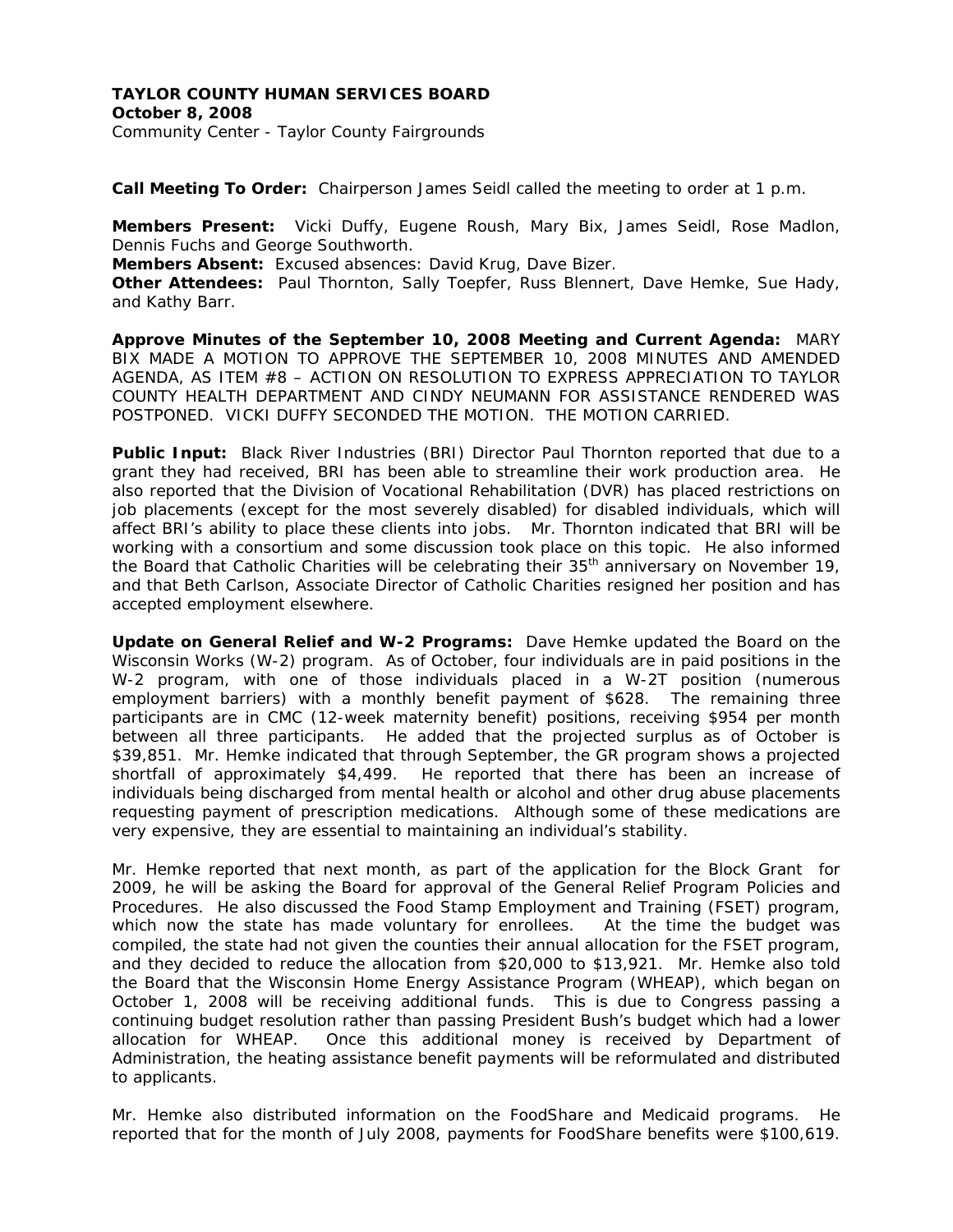In the month of August 2008, there were 690 cases, which consisted of 1462 individuals, and of those, 898 were adults, and 564 were children. Payments for August totaled \$105,857. This handout showed the number of Medicaid cases certified by the Taylor County Human Services Department and the number of recipients and payments made to all Taylor County residents who receive Medicaid from any source, such as foster care children, SSI recipients, and the Katie Beckett Program. For the month of August 2008, the Medicaid caseload is at 3580 recipients, with 3045 of them using the card. The total payment for that month was 1.4 million dollars. Capitation payments to HMO's, at a cost of \$345,000, was the largest of the Medicaid payments, followed by skilled nursing services (mostly paid to nursing homes) at \$241,000, and \$134,000 for payment for legend drugs.

Mr. Hemke added that he had received information from the state regarding data they had collected on the amount of income earned by the "working poor". He indicated that out of 238 FoodShare cases with earned income the total income (earned only) was \$241,960, or approximately \$1,000 per month. This averaged out to a wage of about \$5.91 per hour.

Mr. Hemke reported that the poor economy is having a significant effect on the number of individuals applying for economic support programs. He reported that Taylor County's unemployment rate was 5.3% in July and 5.6% in August, compared to the state's unemployment rate of 4.8% in July and 4.7% in August. The 5.6% rate for August places Taylor County at the  $12<sup>th</sup>$  highest unemployment rate among the rest of the counties in the state. One year ago, in August 2007, Taylor County's unemployment rate was at 4.4%.

## **State Plan for County Operated Adult Protective Services System in Post-Family Care Counties:**

Russ Blennert and Sally Toepfer were present to discuss the state's plan with regard to adult protective services for counties who have implemented Family Care. Currently, part of the funding for adult protective services in Taylor County comes from state co-mingled funds, with some county funding. Once a county implements Family Care, managed care organizations (MCOs) will most likely be providing long-term care services. However, counties would still be responsible to provide county residents with adult protective services, which include emergency detention responsibilities under Chapter 51, adults-at-risk investigations, service and placement responsibilities under Chapter 55, elder abuse investigations under Chapter 46, and guardianship responsibilities under Chapter 54. The state plans to allocate money to counties in order to assist them with the cost of providing adult protective services. Taylor County would receive \$24,780 per year, or \$2,065 per month, to provide its residents with adult protective services. According to Ms. Toepfer and Mr. Blennert, this does not even pay for a full-time person, and averages out to only about 14.4 hours per week of staff time. Sue Hady expressed her concern with the shifting of costs from state to local government. A handout was also provided summarizing how the adult protective services funds were used in 2007 and 2008 and the number of long-term support and developmental disabilities clients who utilized that service.

**Action on Request to Hire a Limited-Term Employee in the Children and Family Services Unit:** The next agenda item was a request to a hire a limited-term employee (LTE) in the Children and Family Services (CFS) unit, as one of the social workers will be on medical leave for several weeks. A MOTION WAS MADE BY MARY BIX, SECONDED BY GEORGE SOUTHWORTH, TO APPROVE HIRING A LIMITED-TERM EMPLOYEE IN THE CHILDREN AND FAMILY SERVICES UNIT. THE MOTION CARRIED.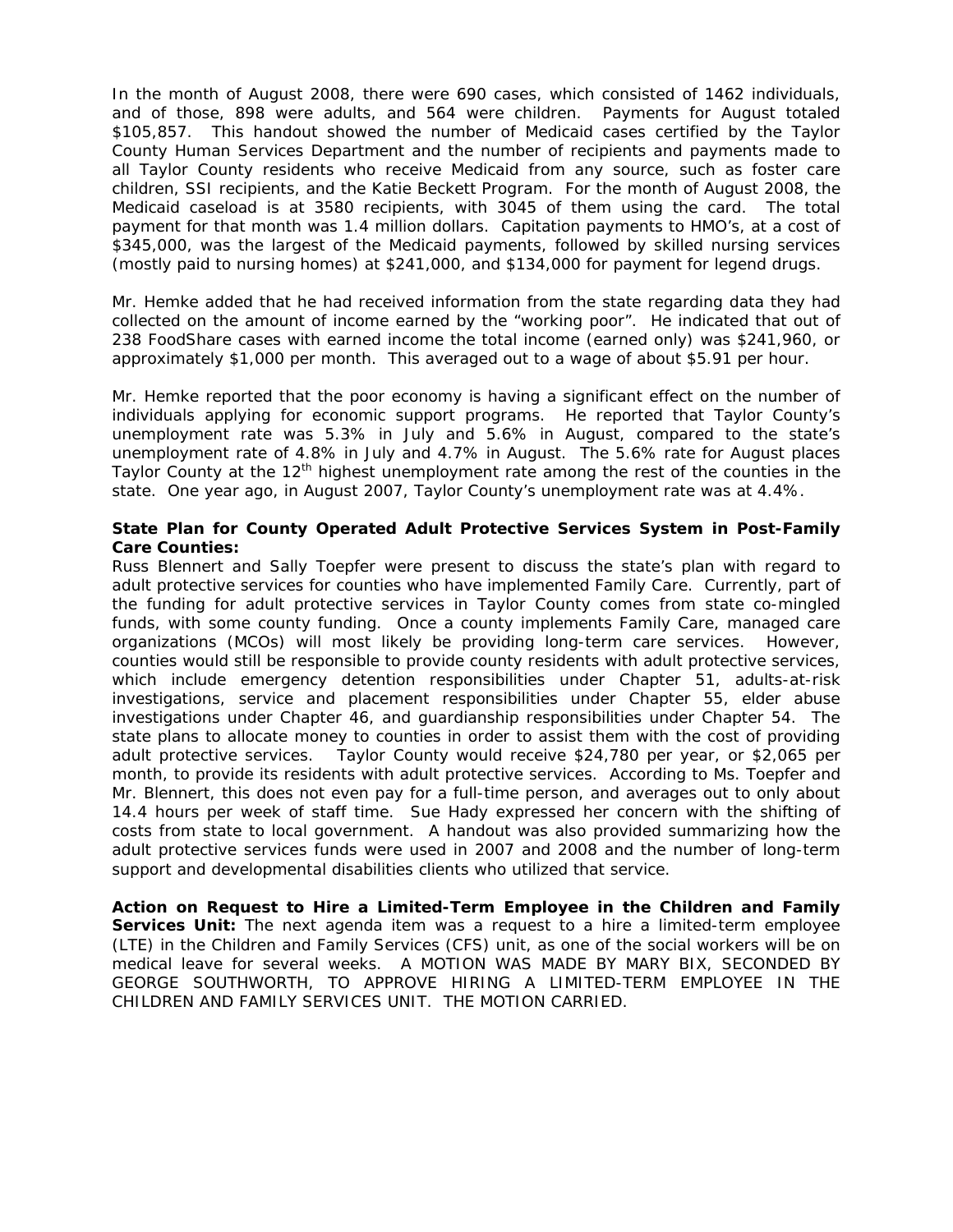**Action on Contracts and Addenda:** Sue Hady presented one contract.

| <b>Provider</b>                                                                                                                                                                           | <b>Amount of</b><br><b>Increase</b> | <b>Funding Source</b>                                              | <u>Total</u> |
|-------------------------------------------------------------------------------------------------------------------------------------------------------------------------------------------|-------------------------------------|--------------------------------------------------------------------|--------------|
| <u>Contract</u>                                                                                                                                                                           |                                     |                                                                    |              |
| <b>Brad and Ruth Eidsen</b><br><b>Foster Home</b><br>SPC 103.22 - Respite Care<br>Residential<br>Unit Rate: \$130.00/24-hour<br>day<br>(two clients)<br>Effective: 9/26/08 to<br>12/31/08 | N/A                                 | Children's Long-<br>Term Support<br>Funding -<br>Children's Waiver | \$2,500.00   |

A MOTION WAS MADE BY MARY BIX, SECONDED BY VICKI DUFFY, TO APPROVE THE CONTRACT AS PRESENTED. A ROLL CALL VOTE WAS TAKEN. THE MOTION CARRIED WITH A VOTE OF SEVEN AYES, TWO ABSENT (KRUG, BIZER).

**Director's Report:** Sue Hady reported on the status of the 2008 budget. She indicated that at the end of September, mental health inpatient costs have already exceeded our budgeted revenue by approximately \$51,500. Ms. Hady continued by stating that these costs are for individuals who are detained by law enforcement and committed to mental health inpatient facilities. Twenty-five individuals were placed in mental health inpatient facilities in 2006, somewhat less than in 2007 when 33 individuals were hospitalized, and as of 9/25/08, 27 individuals have been hospitalized related to mental health disorders. According to Ms. Hady, if this trend continues, by the end of 2008, 39 individuals will have entered inpatient mental health facilities. Another area of concern in the mental health budget is transitional living, where costs have exceeded the budgeted amount and have resulted in a \$13,000 shortfall since the end of September**.** According to Ms. Hady, in the Youth Aids portion of the budget, \$24,600 has been overspent in juvenile corrections, as a Taylor County juvenile has been court-ordered into a juvenile correctional facility at a cost of \$6,000 to \$7,000 per month. There is no revenue in the Youth Aids budget to cover these costs.

Sue Hady brought in a list of mandates from 1981 to 1990 that she had compiled some time ago. She indicated that this list will be updated through 2007 and a copy will be provided to each Board member per their request.

**Next Committee Meeting:** The next Human Services Board meeting is scheduled for Wednesday, November 12, 2008 at 1 p.m. in the Community Center at the Taylor County Fairgrounds.

**Adjournment:** A MOTION WAS MADE BY MARY BIX, SECONDED BY GEORGE SOUTHWORTH, TO ADJOURN. The meeting adjourned at 2:36 p.m.

Respectfully submitted: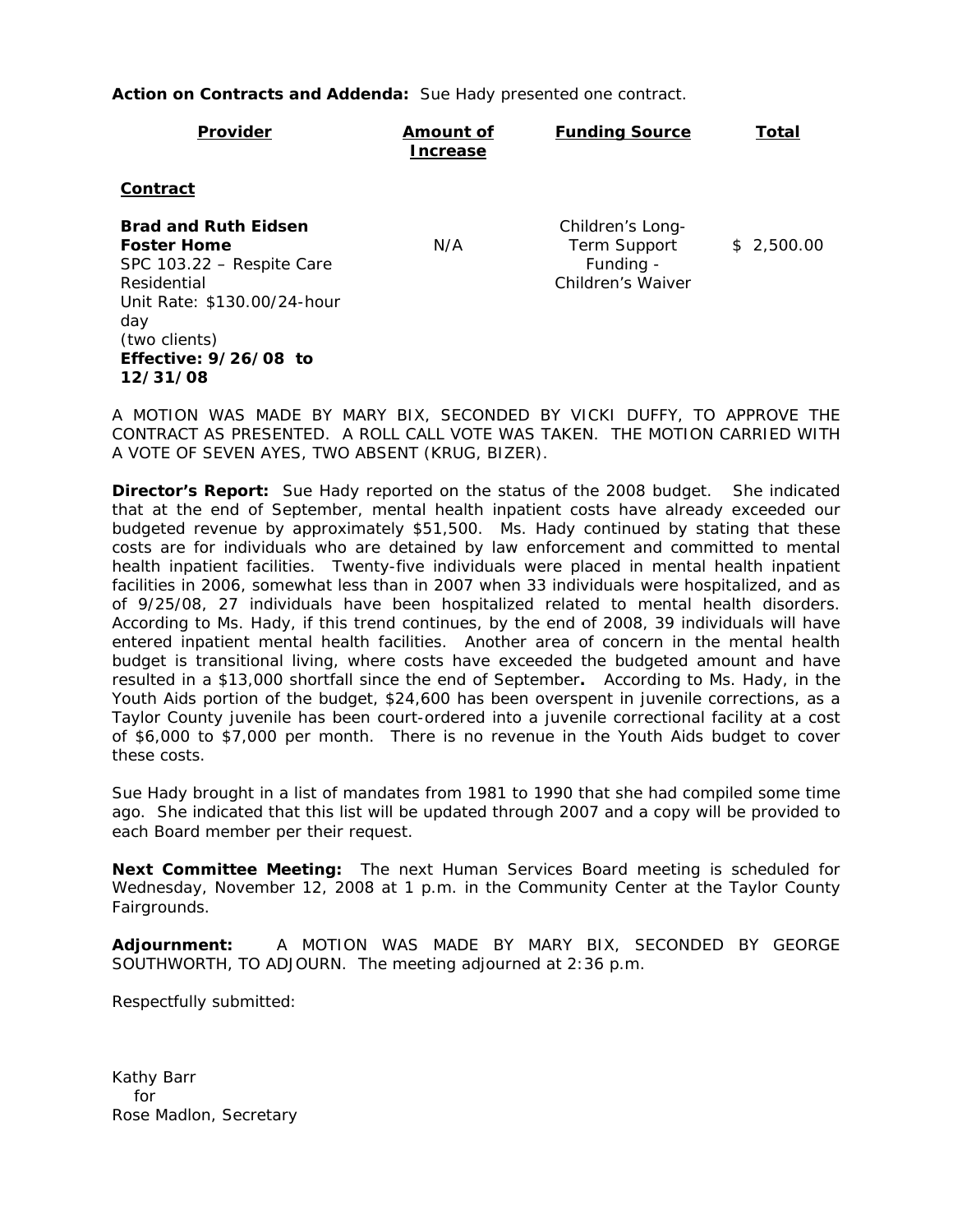## **TAYLOR COUNTY HUMAN SERVICES BOARD September 10, 2008**  Community Center - Taylor County Fairgrounds

**Call Meeting To Order:** Chairperson James Seidl called the meeting to order at 1 p.m.

**Members Present:** Dennis Fuchs, George Southworth, Rose Madlon, James Seidl, Mary Bix, David Krug, Eugene Roush, Vicki Duffy, and Dave Bizer. **Members Absent:** None **Other Attendees:** Larry Brandl, Dave Hemke, Sue Hady, and Kathy Barr.

**Review and Approve Minutes of the August 19, 2008 Meeting, August 19, 2008 Public Hearing, and Approve Agenda:** MARY BIX MADE A MOTION TO APPROVE THE AUGUST 19, 2008 MEETING MINUTES AND AUGUST 19, 2008 PUBLIC HEARING MINUTES, AND THE CURRENT AGENDA. GEORGE SOUTHWORTH SECONDED THE MOTION. THE MOTION CARRIED.

**Public Input:** There was no Public Input.

**Update on General Relief and W-2 Programs – Dave Hemke:** Dave Hemke reported on the General Relief (GR) and Wisconsin Works (W-2) Programs. He stated that as of September, the W-2 Program has five participants in paid positions totaling \$2,059 in benefit payments. Of these five individuals, four are in the CMC (12 week maternity benefit) position, and the remaining participant is in a W-2T position, having several barriers to employment. The W-2 Program, through September, shows a projected benefit surplus of \$38,731, according to Mr. Hemke.

Mr. Hemke also updated the Board on the GR Program. Through September, the GR Program shows a projected shortfall of \$3,290. He added that costs are "creeping up", as there continues to be a substantial increase in requests for prescription drug coverage. There was some discussion on prescription drug costs and pharmacies.

Mr. Hemke reported that Taylor County's unemployment rate in July was 5.3 **%,** which was the 19<sup>th</sup> highest in the state, somewhat better than May's figure of 6.4% (third highest in the state) and June's figure of 6.5% (fourth highest in the state). July 2007 the Taylor County unemployment rate was 4.5%.

Next, Mr. Hemke reported that the Economic Support (ES) Specialists have accumulated approximately 90 hours of compensatory time as of the last payroll date of 9/4/08.

Dave Hemke indicated that in July, Taylor County surpassed \$100,000 in Foodshare benefit payments made to county residents. He added that this shows that many individuals are earning less money than in previous months.

Mr. Hemke reported that he recently received information from the Governor's Low-Income Energy Forum regarding the Wisconsin Home Energy Assistance Program (WHEAP) for the October 1, 2008 to September 30, 2009 heating season. He reported that, according to the Energy Information Administration (US Department of Energy), the cost of fuel oil is up 34%, the cost of gas is up 22.4%, the cost of propane is up 12.4%, and the cost of electricity is up 7.6% since last year. Mr. Hemke informed the Board that for the upcoming heating season the state is projecting a caseload of 162,000 households, 7,000 more than last year, but less funding for the program. He indicated that the state is projecting that a heating benefit will pay anywhere from 7% to 30% of annual heating costs. For public benefits, the projected payment will pay anywhere from 9% to 35% of annual non-heating electric costs. Applicants will need to come up with the rest of the cost. The **average** benefit payment for a Taylor County resident was \$423 in FFY 2008 when 752 households in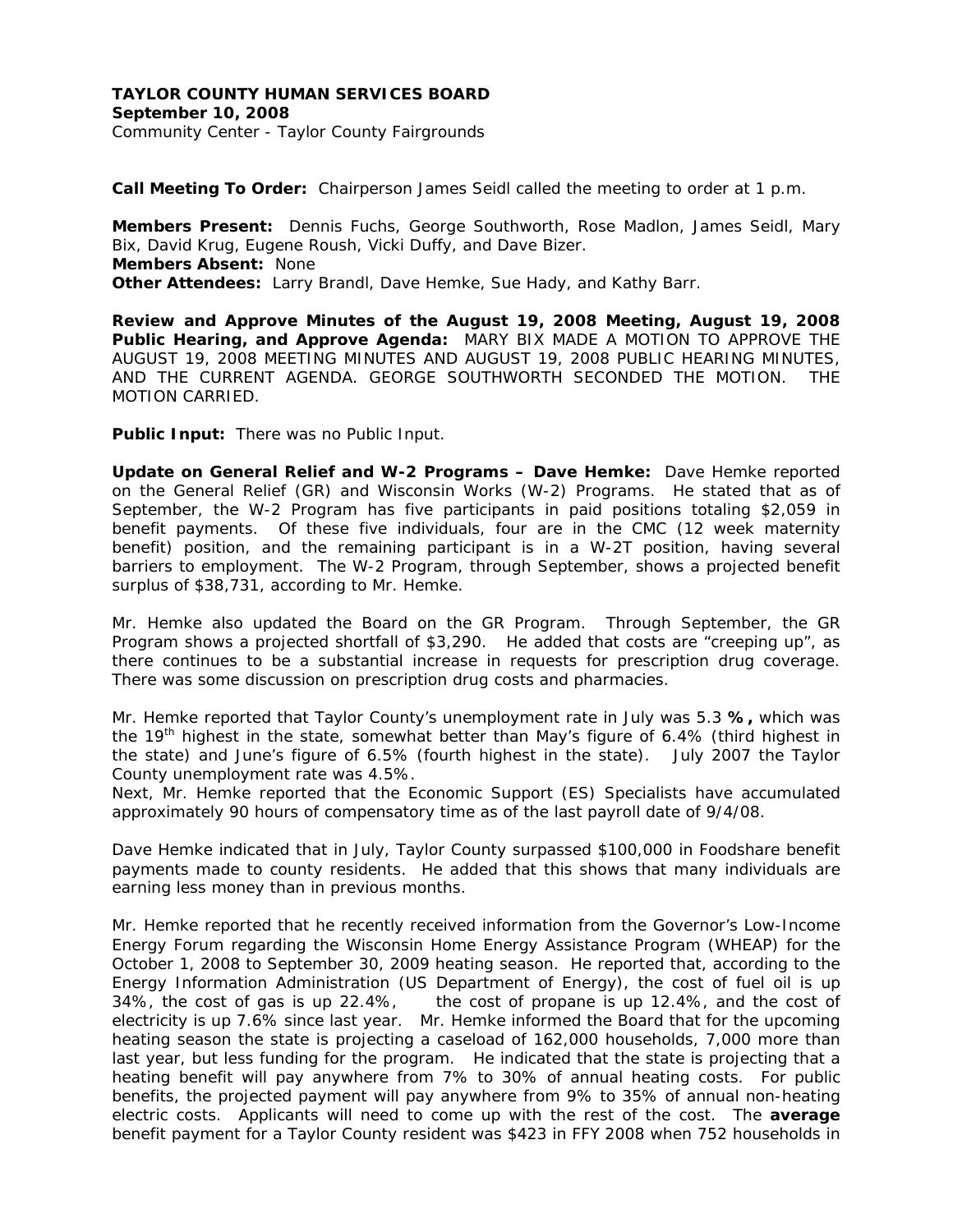Taylor County received payments from the heating assistance program. This years' payment will likely be less. Mr. Hemke explained this is a one-time only benefit payment. He also informed the Board that Indianhead Community Action Agency will be handling all of the furnace repairs and replacements for individuals receiving fuel assistance in the county.

Lastly, Mr. Hemke distributed a draft proposal of the BadgerCare Plus Program, a program the State of Wisconsin is proposing which offers health insurance to low-income childless adults. He reported that this program will be piloted in one of the larger southeastern counties and will have centralized processing of applications. Mr. Hemke added that the state will charge an administration fee to individuals who apply for BadgerCare Plus, and the program will be provided through an HMO.

**Action on 2009 Budget Proposal for Human Services:** Sue Hady reported that Department Heads were instructed by county officials to present an operating budget with a zero percent increase and to not include any salary and fringe benefit increases for the nonrepresented management staff and the employees who are in the courthouse union (AFSCME Local 3679), as their contract has not yet been ratified. She distributed several handouts to members and explained how she had compiled the budget. One of the major concerns continues to be the lack of inflationary increase in Community Aids (CA) funding for well over a decade. Community Aids funding is the only source of non-earmarked revenue that can be used for a myriad of services, some of which include child protection, inpatient psychiatric hospitalizations (including state mental health institute placements), supportive home care for elderly clients, and detoxification for alcohol and drug-addicted clients. Additionally, Community Aids funding can be utilized for local match to collect federal dollars for services for long-term support and developmentally disabled clients. Ms. Hady continued by stating that the state has provided no inflationary increase for Youth Aids (YA) for 2009. This, coupled with the fact that in 2008 the State of Wisconsin increased the annual cost of court-ordered placements at state-juvenile correctional facilities by 26%, has left no revenue to pay for even one child at a state-juvenile correctional facility, now costing as much as \$100,000 per year. Another area of concern is the Income Maintenance Administrative Allocation, which also has no inflationary increase for 2009, yet the economic support caseload has increased by 759 unduplicated cases from 1/1/02 to 7/1/08. This reflects a 73% increase. The Income Maintenance (IM) Administrative Allocation also has decreased by 12.5% during this timeframe. Ms. Hady reported that the proposed 2009 budget does include a \$3100 allocation to Stepping Stones. She reported that any increases negotiated/approved for the non-represented management staff and courthouse union (AFSCME Local 3679) would need to come from county levy that is set aside from the county general fund to cover these costs. However, the proposed 2009 budget does include salary and fringe benefits for staff in the professional union, as they have a ratified contract. Ms. Hady indicated that in order to pay for the salary increases for the professional union employees for 2009 and to cover other costs, she is requesting that \$157,219 be transferred from the Human Services fund balance. This represents an increase of \$67,419 over last year, or a 75% increase. Ms. Hady reported another serious concern is the reduction by the federal government of IV-E Incentive funding. For 2009, this allocation has been reduced by \$27,910, a 28% decrease. Of even greater concern is the fact that IV-E Incentive funding will be entirely eliminated in 2010, which will mean that Taylor County will lose \$98,897. This funding is critical to child welfare services and will affect the Big Brothers/Big Sisters Program, the Before and After School Program, and respite foster care in 2009. The IV-E Incentive funding reduction/elimination will also have a major impact on the funding that the Parent Resource Center receives from Human Services for parent education, family visitation, and the family visitor program.

The 2009 proposed budget also has no revenue for mental health institute placements, child caring institutions, and inadequate funding for foster care placements. Sue Hady expressed her frustration over the continued lack of funding from the state and federal governments to provide services for county residents, and the mandates placed upon counties with little or no funding to implement them.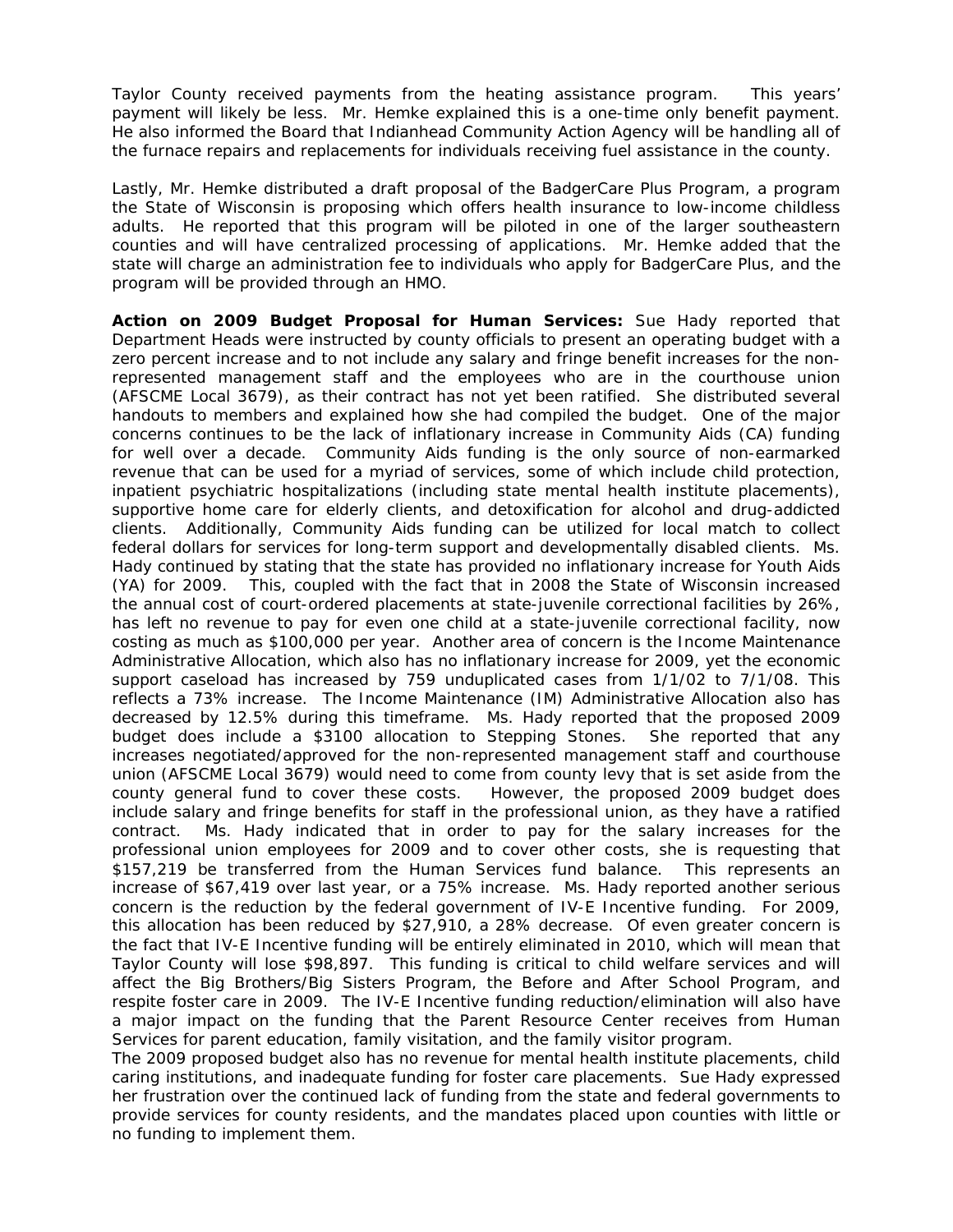Sue Hady informed the Board that the Financial Manager position was not included in the 2009 Proposed Budget. She asked Mr. Brandl his opinion on assuming the duties of the Financial Manager, as discussed in the August 13, 2008 Human Services Board meeting minutes. Mr. Brandl expressed caution and stated that he would first like to receive Taylor County's audit report, which should be arriving shortly, before any decisions are made regarding the Financial Manager position.

As stated above, Director Hady requested that \$157,219 be transferred from the Human Services fund balance to cover costs in the proposed 2009 budget. County Accountant Larry Brandl had concerns about transferring the entire \$157,219 from the fund balance and suggested that \$100,000 be transferred from the fund balance to the proposed 2009 budget and the remaining \$57,219 be taken from county levy. A motion was made by Mary Bix, seconded by George Southworth, to move/transfer \$100,000 from the Human Services fund balance to the proposed 2009 Human Services budget. A request will be made to the Budget Review Committee/Finance Committee that the remaining \$57,219 come from county levy. A roll call vote was taken. The motion carried with a vote of eight ayes, one nay (Fuchs).

**Action to Express Appreciation to Cindy Neumann and Health Department for Assistance Rendered:** Sue Hady explained that Human Services had lost its Medicare provider status, and thus was unable to bill Medicare. This had occurred during the difficulties in the accounts receivable department last year, as Medicare claims were not being filed electronically as required by Medicare. She stated that reinstatement of Medicare provider status is quite an extensive process. Ms. Hady reported that Patty Krug of the Health Department had offered the services of secretary/bookkeeper, Cindy Neumann in her department to assist the accounts receivable clerk at Human Services. Ms. Neumann greatly assisted the agency during this time and the Human Services Department was able to be reinstated as a provider by Medicare. James Seidl volunteered to create a certificate of appreciation for Ms. Neumann, and a resolution will be prepared for the Health Department. A MOTION WAS MADE BY MARY BIX, SECONDED BY DENNIS FUCHS, TO PRESENT A CERTIFICATE OF APPRECIATION TO CINDY NEUMANN AND A RESOLUTION OF APPRECIATION TO THE HEALTH DEPARTMENT AT A COUNTY BOARD MEETING.

**Action on Contracts and Addenda:** There were no contracts or addenda.

**Director's Report:** There was no Director's Report.

**Next Committee Meeting:** The next Human Services Board meeting is scheduled for Wednesday, October 8, 2008 in the Community Center at the Taylor County Fairgrounds.

**Adjournment:** A MOTION WAS MADE BY GEORGE SOUTHWORTH, SECONDED BY MARY BIX, TO ADJOURN. The meeting adjourned at 2:50 p.m.

Respectfully submitted: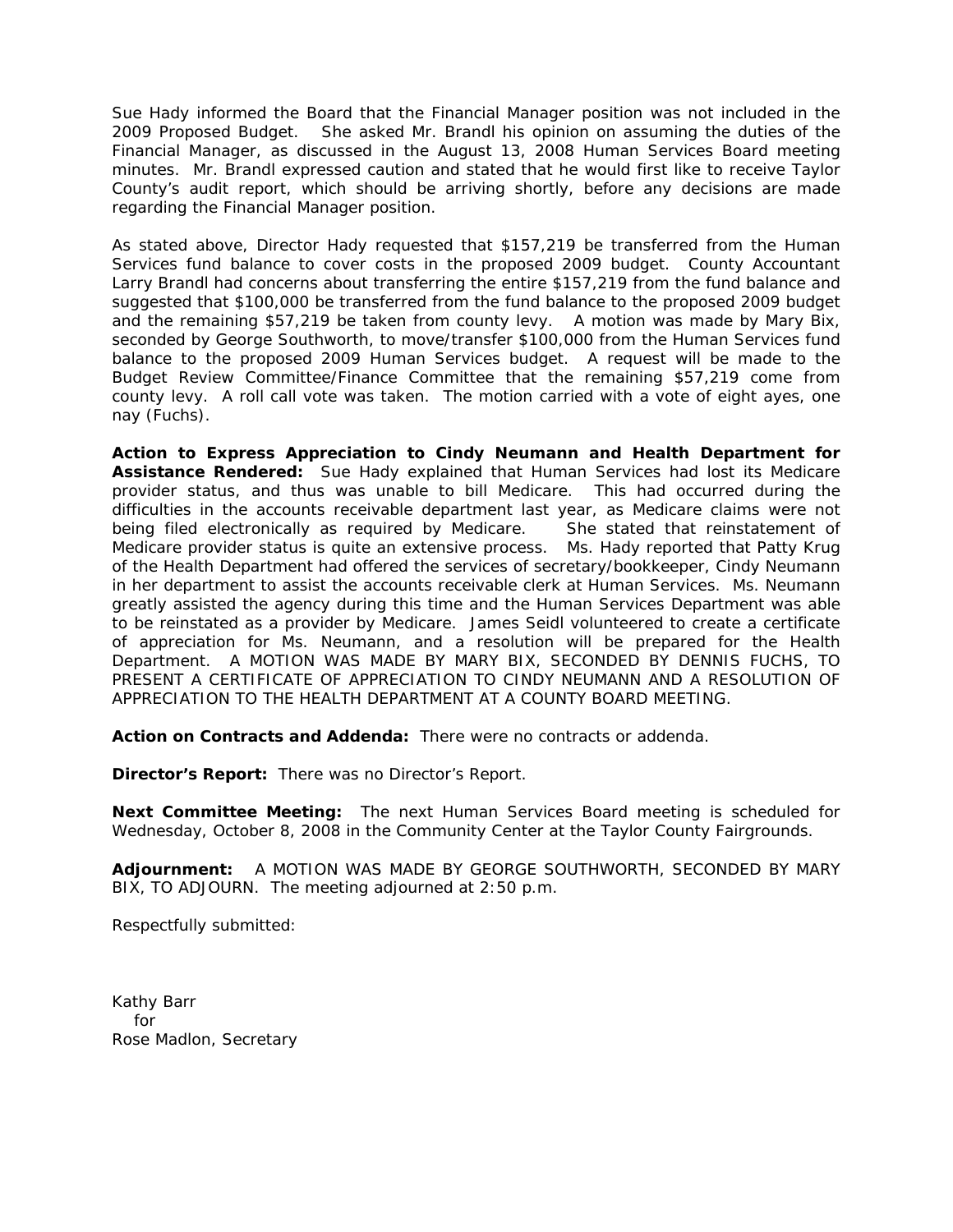## **TAYLOR COUNTY HUMAN SERVICES BOARD August 13, 2008**  Community Center - Taylor County Fairgrounds

**Call Meeting To Order:** Chairperson James Seidl called the meeting to order at 2:20 p.m.

**Members Present:** George Southworth, Dave Bizer, Vicki Duffy, James Seidl, Mary Bix, Dennis Fuchs, David Krug, and Rose Madlon. **Members Absent:** Excused absences: Eugene Roush. **Other Attendees:** Paul Thornton, Dave Hemke, Sue Hady, and Kathy Barr.

**Review and Approve Minutes of the July 9, 2008 Meeting and Current Agenda:** MARY BIX MADE A MOTION TO APPROVE THE JULY 9, 2008 MINUTES AND CURRENT AGENDA CONTAINING 11 ITEMS. DAVID KRUG SECONDED THE MOTION. THE MOTION CARRIED.

**Public Input:** Black River Industries (BRI) Director Paul Thornton reported that it has been approximately a month since the four-day work week began at BRI and that both clients and their families have expressed satisfaction with the four-day work week. Mr. Thornton added that the reduction in hours has saved on costs. He also briefly discussed the work that BRI has received from local factories.

**Update on General Relief and W-2 Programs:** Dave Hemke reported on the General Relief (GR) and Wisconsin Works (W-2) Programs and provided a handout to members. He stated that as of August, the W-2 Program has four participants in paid positions, totaling \$2,647 in benefit payments. Of these four, three are in CMC (12 week maternity benefit) positions, and the remaining individual is in a W-2T position, having numerous barriers to employment. Mr. Hemke added that the W-2 Program has a projected benefit surplus through August of \$38,774. He reported that through July, the GR program shows a projected shortfall of \$620. He told the Board that the GR Program has seen a substantial increase in prescription medication requests.

Dave Hemke then updated the Board on the unemployment rate in Taylor County for June, which was at 6.5%, as compared to a rate of 5.1% in June 2007. The 6.5% rate for June 2008 is the fourth highest among the counties in Wisconsin. He added that the unemployment rate for the previous month (May) was at 6.4%.

Dave Hemke also reported that he will be meeting later today with an archivist from the Wisconsin State Historical Society regarding historical records in possession of the Human Services Department.

**Review and Accept 2007 Annual Report:** A corrected list of board members for the 2007 Annual Report was distributed. A MOTION WAS MADE BY MARY BIX, SECONDED BY GEORGE SOUTHWORTH, TO APPROVE THE 2007 TAYLOR COUNTY HUMAN SERVICES DEPARTMENT ANNUAL REPORT. THE MOTION CARRIED.

**Discussion on Board Priorities Relative to Budget Process for 2009:** Sue Hady reported that the State of Wisconsin has a levy cap freeze, which only allows counties to increase their overall budgets by two percent. She also reported that the audit report has not yet been received from the county's auditing firm and she is uncertain at this point in time if the audit firm will recommend hiring a financial manager for Human Services. Chairperson Seidl reported that he had spoken to County Clerk Bruce Strama who felt strongly that the accounting staff in his office could take on the additional duties of a financial manager. Sue Hady asked who would be responsible for supervising the position, would there be a job description change, and would the accounting staff spend time on site at the Human Services Department to complete the financial manager duties. Chairperson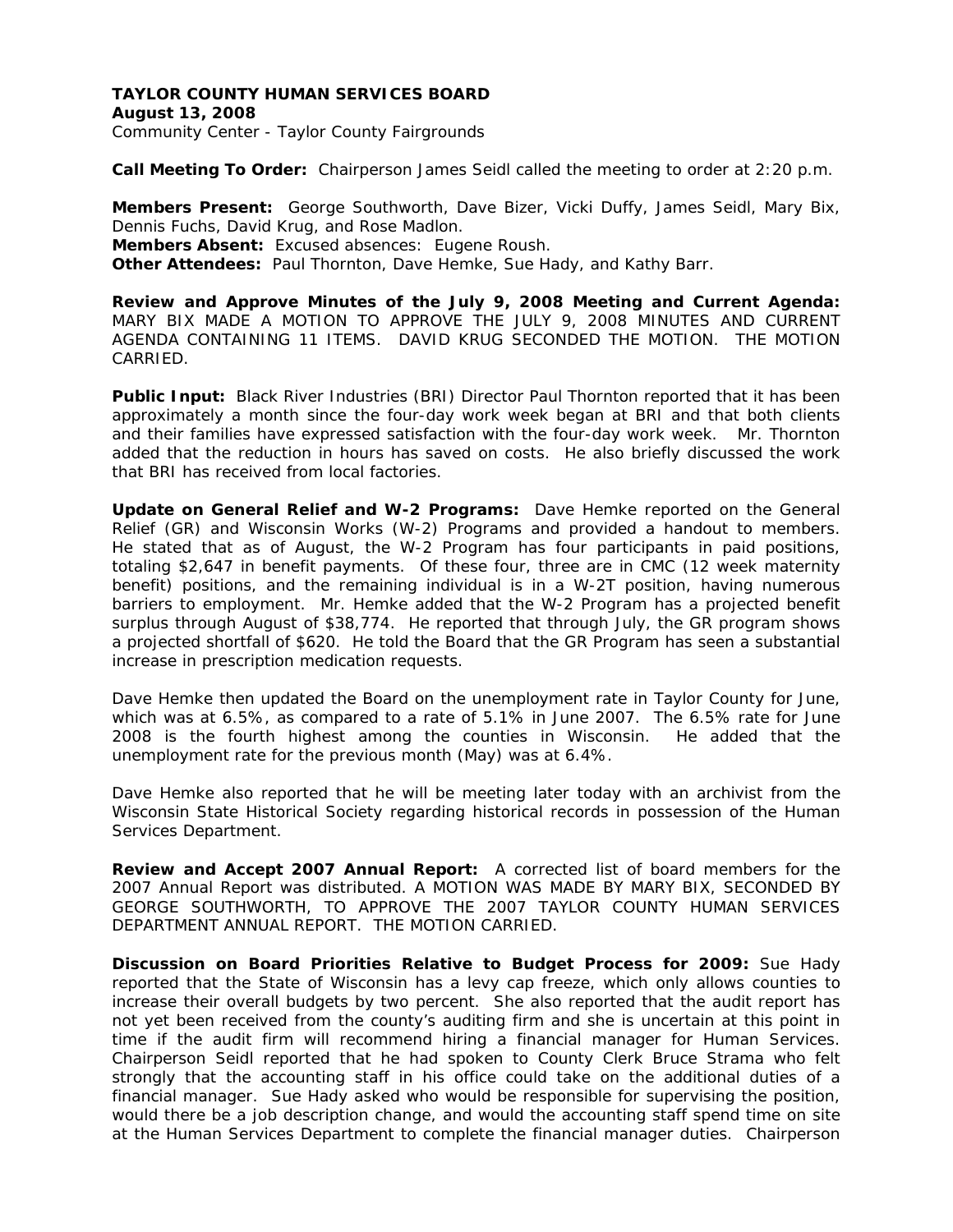Seidl indicated that he would follow-up with this issue. Sue Hady also reported that hiring of a Clinical Services Coordinator has been delayed because the salary study is not yet completed or even started.

**Action on Request to Hire a Limited-Term Employee (LTE) for LTS staff on Family Medical Leave:** Sue Hady reported that a social worker in the Long-Term Support (LTS) unit will be on Family Medical Leave and she is requesting that a social worker who had previously worked as a student intern at Human Services be hired for a couple of days per week as an LTE until the permanent worker returns. A MOTION WAS MADE BY DAVE BIZER, SECONDED BY MARY BIX, TO APPROVE THE LIMITED-TERM EMPLOYEE POSITION. THE MOTION CARRIED. Sue Hady will follow-up on this issue with Human Resource Manager Marie Koerner and the Personnel Committee.

**Action on Contracts and Addenda:** Sue Hady presented one addendum.

| Provider                                                                                                                                                                                                                                  | Amount of<br><b>Increase</b> | <b>Funding Source</b> | Total    |
|-------------------------------------------------------------------------------------------------------------------------------------------------------------------------------------------------------------------------------------------|------------------------------|-----------------------|----------|
| Addendum                                                                                                                                                                                                                                  |                              |                       |          |
| <b>Cooperative Educational</b><br><b>Service Agency (CESA)</b><br>#10<br>SPC 706.13 - Specialized<br>Instruction - Hearing<br>Impaired<br>Unit Rate: \$45.38 (15-<br>minute unit of service) (one<br>client)<br><b>Effective: 7/30/08</b> | \$2,500.00                   | Birth To Three        | \$31,500 |

A MOTION WAS MADE BY MARY BIX, SECONDED BY GEORGE SOUTHWORTH, TO APPROVE THE ADDENDUM AS PRESENTED. THE MOTION CARRIED.

**Director's Report:** Sue Hady distributed information from Bill Breneman, Emergency Management regarding weather/alert monitors for weather warnings/forecasts. According to Mr. Breneman, a new Alert Monitor could cost \$450, and a NOAA weather radio would cost anywhere from \$50 to \$120, depending on the model. After some discussion, it was the consensus of the Board that Director Hady check out the model costing \$50 to \$120.

**Next Committee Meeting:** The next Human Services Board meeting is scheduled for Wednesday, September 10, 2008 at 1 p.m. in the Community Center at the Taylor County Fairgrounds.

**Adjournment:** A MOTION WAS MADE BY GEORGE SOUTHWORTH, SECONDED BY DAVE BIZER, TO ADJOURN. The meeting adjourned at 3:04 p.m.

Respectfully submitted: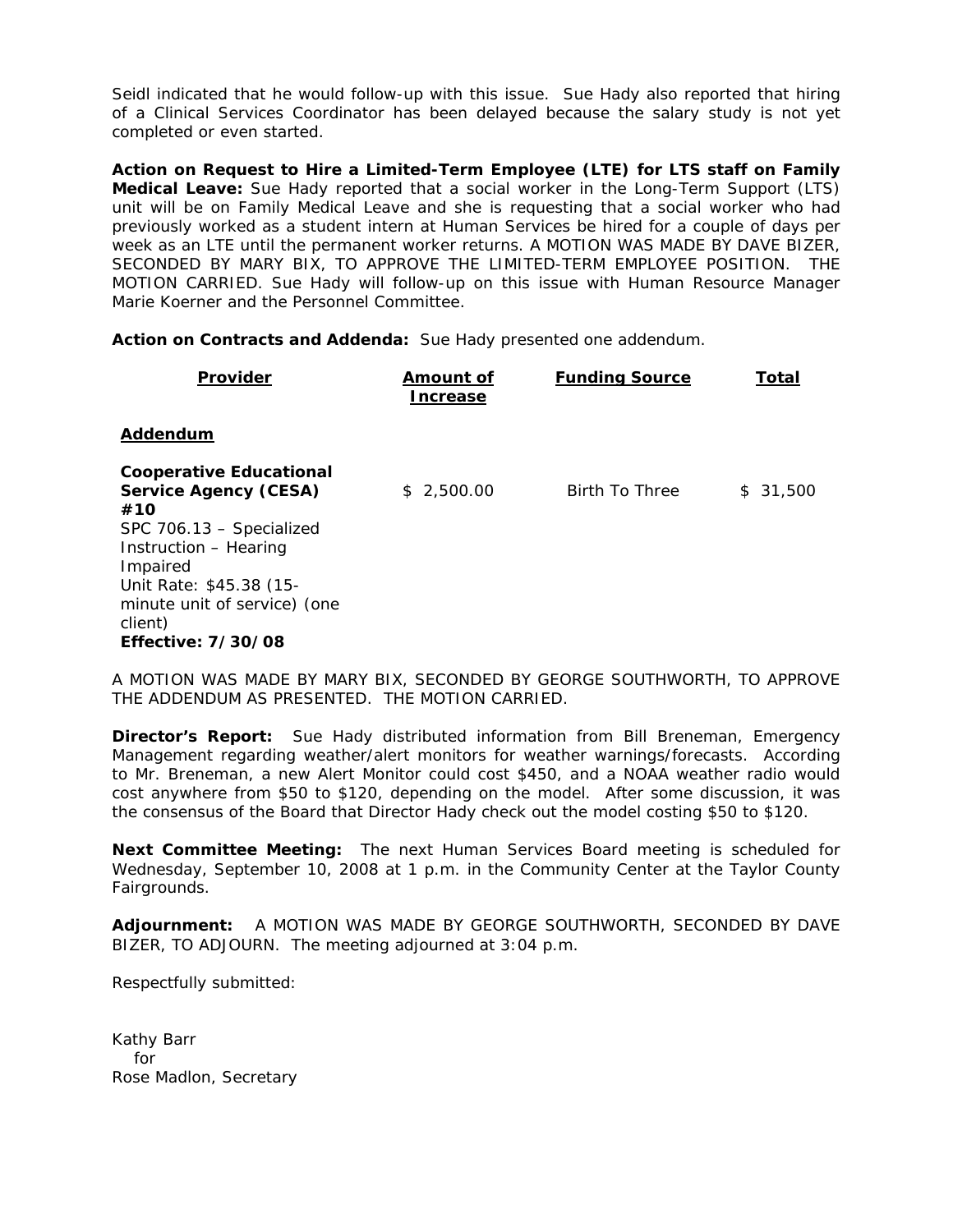## **TAYLOR COUNTY HUMAN SERVICES BOARD PUBLIC HEARING August 13, 2008 Community Center – Taylor County Fairgrounds**

**Call Meeting to Order:** The Public Hearing on the 2009 Plan and Budget for the Taylor County Human Services Department was held on Wednesday, August 13, 2008 in the Community Center at the Taylor County Fairgrounds. Chairperson James Seidl called the public hearing to order at 1:05 p.m.

**Members Present:** Members in attendance were David Krug, Rose Madlon, Dennis Fuchs, Vicki Duffy, Mary Bix, James Seidl, George Southworth, David Bizer.

**Members Absent:** Eugene Roush had an excused absence.

**Human Services staff:** Sally Toepfer, Dave Hemke, Sue Hady and Kathy Barr.

**Introduction to Public Hearing – Sue Hady, Human Services Director and James Seidl, Human Services Board Chair:** Chairperson Seidl welcomed those in attendance and thanked them for taking the time to express their opinions and concerns regarding services. Sue Hady also welcomed those in attendance and indicated that the public's opinion is extremely important to assist Board members in making decisions for funding services. She introduced the Human Services staff who was in attendance, and Board members then introduced themselves and indicated whether they were a county board member and what district they represented, or if they were a lay member. Ms. Hady reported that although the majority of the Human Services Department's funding is from state and federal sources, the county also provides funding for the Human Services Department. In 2008, Human Services received an allocation of \$777,500 from the county.

**Human Services Conducts Public Hearing for Year 2009 Plan and Budget:** Next, Chairperson Seidl read the names of the individuals who indicated they wished to give oral testimony. They are as follows: Linda Heinkel, Paula Arndt, Paul Thornton, Kevin Gallistel, Doreen Fierke, Molly Tomczak, Tanya Brandl, Barbara Krizan, Elsie Mesner, and Tina Clark.

The oral testimony provided support for funding for programs such as supportive home care and personal care to assist residents to remain living in their own home, programs for the developmentally disabled, including services provided by Black River Industries, respite care, day services, family support program services, and parental education and support.

Patrick Cork, Area Administrator with the Wisconsin Department of Health Services (DHS) was also in attendance and reported that DHS is expected to provide counties with budget allocations by the end of August. He added that the state had budgeted for a three percent increase in sales revenue, which did not occur, adding to the budget deficit at the state level. Mr. Cork continued by indicating that due to modifications in federal law there will be a reduction in Title IV-E funding for 2009. Taylor County receives approximately \$90,000 in Title IV-E monies, which is used for prevention and ongoing services for abused/neglected children and their families.He concluded by discussing the state authorized audit report completed regarding the Family Care Program versus the current model of service delivery. Mr. Cork added that according to this report, the state anticipates a savings of Medicaid dollars by implementing the Family Care Program. Mr. Cork stated that the Governor intends to implement the Family Care Program statewide by the end of 2011, and Taylor County should look at its options.

Chaiperson Seidl read the written testimony received from Joseph Greget of the Medford School District, Theresa Valenti from Stepping Stones, and Gary Mertig, Regional Administrator of the Department of Children and Families. The written testimony was in support of funding for prevention/education to stop family violence, programs for children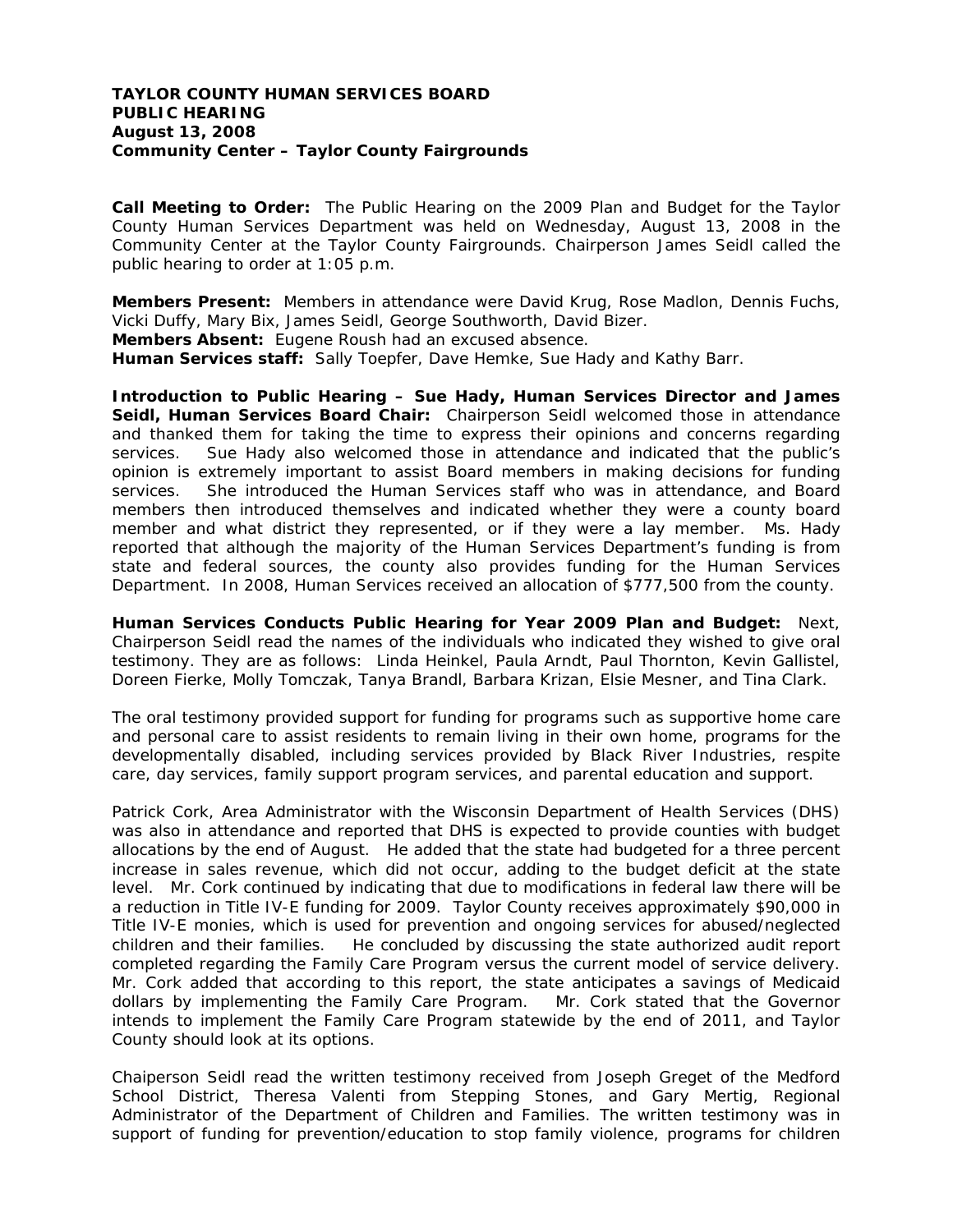and families, and the promotion of the economic and social well-being of Wisconsin children and families.

Other individuals who were present, but who did not give oral or written testimony included Beverly Hamm, Audrey Homer, Nancy Gosse, Gail Obscherning, Sherrie Vaughn, Mark Schiltz, Trena Mauer, Otto Bechlem, Clyde Schaefer, Diane Niggemann, Julie Singleton, Don Tomczak, Kasey Clark, Emily Eck, and Shanna Birkholz.

**Closing Comments – James Seidl:** Chairperson Seidl thanked those in attendance for their input, which will be taken into consideration by the Human Services Board during the 2009 budget process.

CHAIRPERSON SEIDL ADJOURNED THE PUBLIC HEARING AT 2:10 P.M.

Respectfully submitted: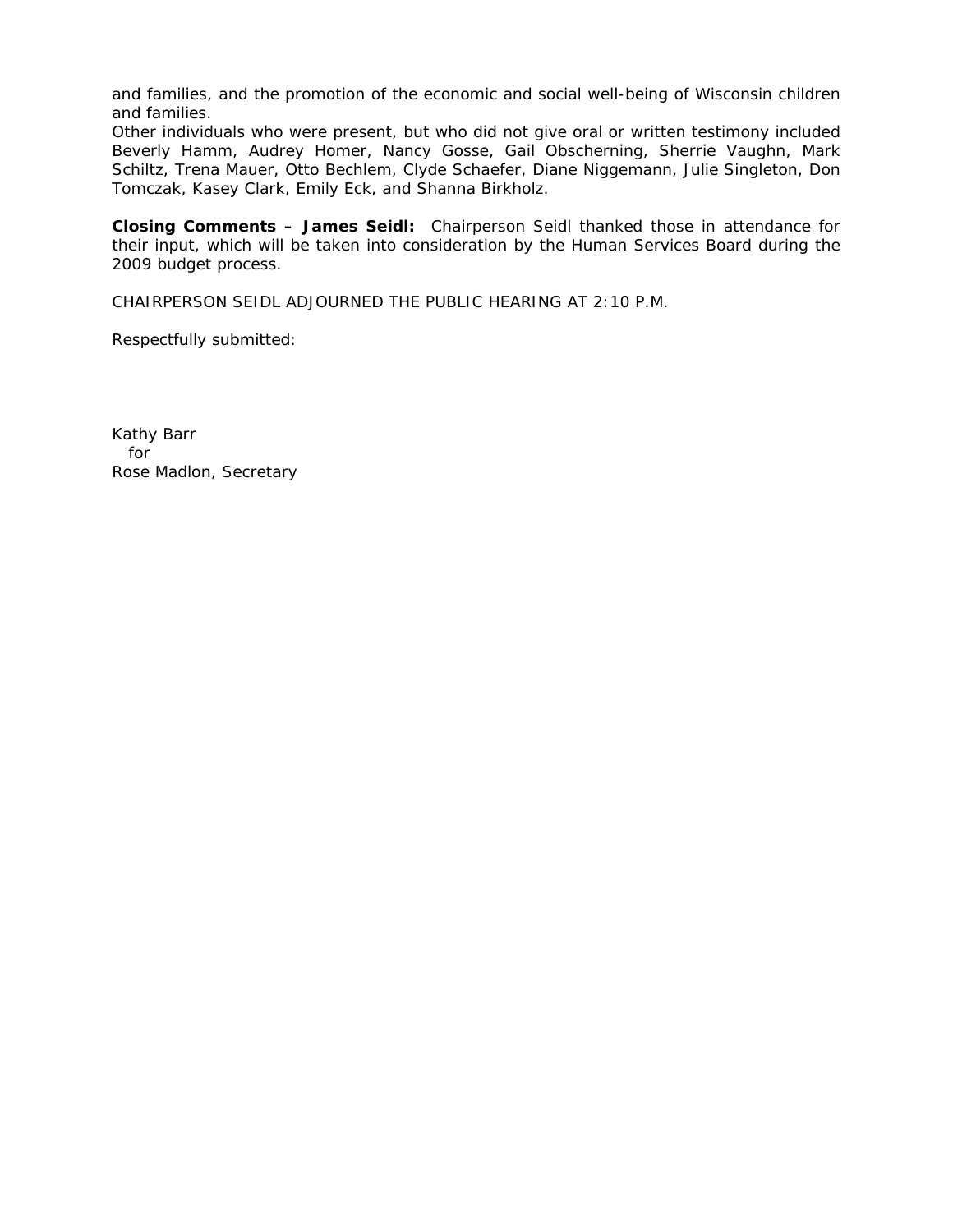## **TAYLOR COUNTY HUMAN SERVICES BOARD July 9, 2008**  Community Center - Taylor County Fairgrounds

**Call Meeting To Order:** Chairperson James Seidl called the meeting to order at 1 p.m.

**Members Present:** Eugene Roush, Vicki Duffy, Dave Bizer, Mary Bix, James Seidl, George Southworth, David Krug, Rose Madlon, and Dennis Fuchs. **Members Absent:** None **Other Attendees:** Paul Thornton, Dave Hemke, Sue Hady, and Kathy Barr.

**Review and Approve Minutes of the June 11, 2008 Meeting and Approve Agenda:** MARY BIX MADE A MOTION TO APPROVE THE JUNE 11, 2008 MINUTES AND CURRENT AGENDA. VICKI DUFFY SECONDED THE MOTION. THE MOTION CARRIED.

**Public Input:** Paul Thornton, Director of Black River Industries (BRI) informed the Board that due to the increased costs for transportation and utilities, BRI has gone to a four day work week. He reported that 32% of the revenue that BRI receives from the Human Services Department is directed to getting people to work. Mr. Thornton continued by stating that he had met with Human Services Director Sue Hady and Developmental Disabilities Coordinator Sally Toepfer regarding what could be done to assist BRI due to the increased utilities and transportation costs, yet still maintain services, and it was decided to go to a four day work week. He added that the work that BRI receives from local factories is growing and the lawn care service provided by BRI continues to thrive. Sue Hady indicated the other option would have been to increase the rates to cover transportation costs.

**Emergency Management Safety Planning – Bill Breneman Invited:** Sue Hady reported that Bill Breneman was unable to attend this meeting. At last month's Human Services Board meeting it was decided to invite Mr. Breneman to this meeting to discuss a request by Director Hady regarding construction of a safe area for Human Services occupants during a tornado/other high velocity winds. Chairperson Seidl stated that he will contact Mr. Breneman.

**Update on General Relief and W-2 Programs – Dave Hemke:** Information on the General Relief (GR) and Wisconsin Works (W-2) Programs was provided by Dave Hemke. He reported that as of July, the W-2 Program has five participants in paid positions. Two of these individuals are in W-2T positions, totaling \$1256 in July benefit payments, and the remaining three people are in CMC positions, which is the 12-week maternity benefit. The total benefit payment for these three participants for the month of July is \$1106. The projected benefit surplus for the W-2 Program through July is \$40,822, according to Mr. Hemke. On the other hand, the GR Program, through June 2008, shows a projected shortfall of \$602. He stated that in the GR Program there have been several inquires for prescription drug coverage.

Mr. Hemke reported that Wisconsin's unemployment rate last month was 4.2%, significantly lower than the unemployment rate for Taylor County, which is 7.4%. This number gives Taylor County the third highest unemployment rate among counties in Wisconsin, just behind Menomonie and Iron.

Next, Mr. Hemke reported on the payout for compensatory time to the Economic Support (ES) Specialists. He indicated that three ES specialists were paid out for 208.13 hours, totaling \$3,492.42.

**Action on Contracts and Addenda:** Sue Hady presented one contract and one addendum.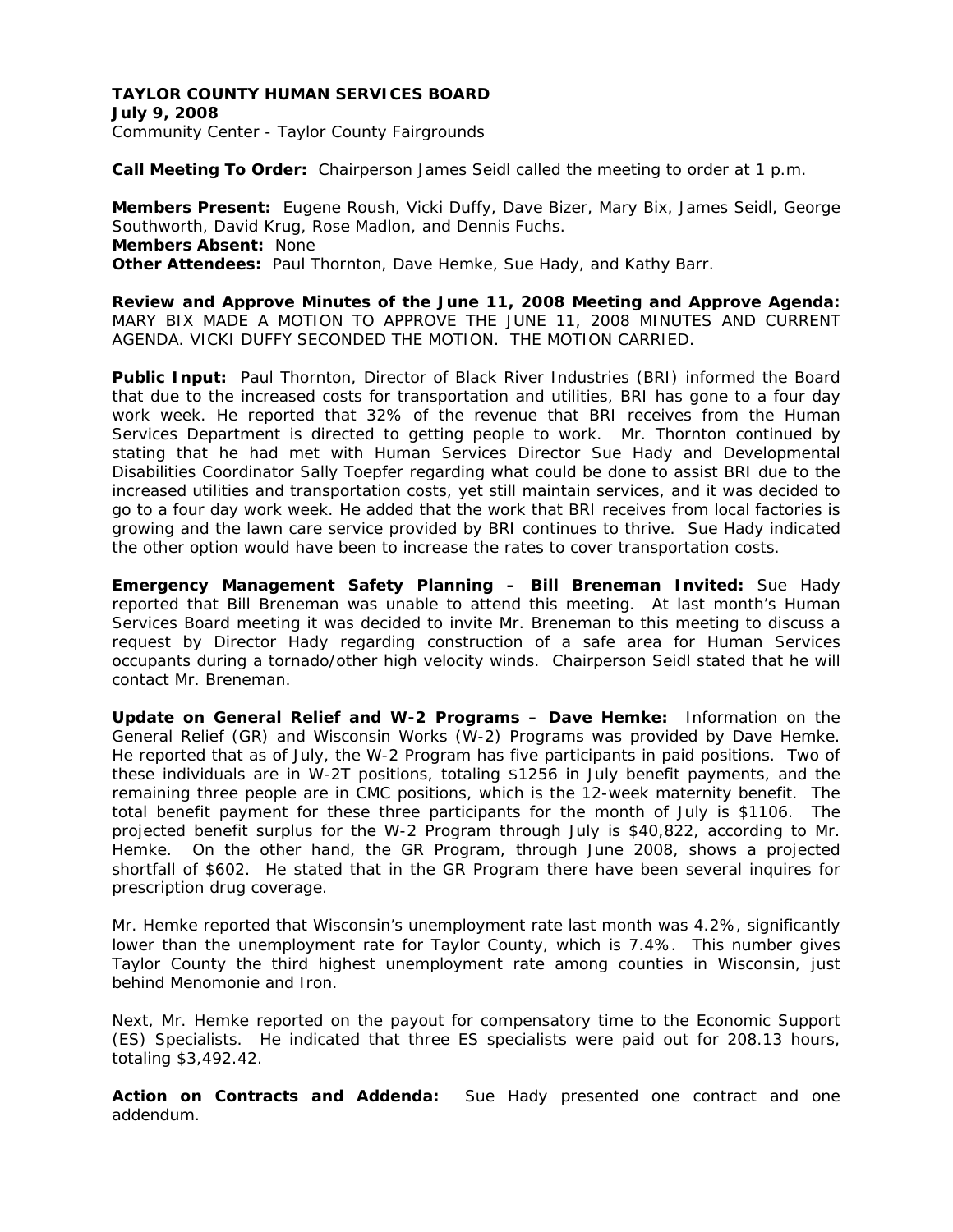| <b>Provider</b>                                                                                                                                                                                                                                                                                                  | Amount of<br><b>Increase</b> | <b>Funding Source</b>                                                                                                                         | Total       |
|------------------------------------------------------------------------------------------------------------------------------------------------------------------------------------------------------------------------------------------------------------------------------------------------------------------|------------------------------|-----------------------------------------------------------------------------------------------------------------------------------------------|-------------|
| <u>Contract</u>                                                                                                                                                                                                                                                                                                  |                              |                                                                                                                                               |             |
| <b>Miller Alternative Care, LLC</b><br><b>SPC 506 - CBRF</b><br>Unit Rate:<br>Level I: \$2,884/month (no<br>clients at this time)<br>Level II: \$3,395/month<br>(one client)<br>Level I is the "regular" CBRF<br>rate; Level II indicates an<br>increased level of supervision<br>Effective: 6/27/08 to 12/31/08 | N/A                          | <b>Community Options</b><br>Program;<br><b>Community Options</b><br>Program - Waiver;<br>Community<br><b>Integration Program</b><br>II Waiver | \$20,816.40 |
| <b>Addendum</b>                                                                                                                                                                                                                                                                                                  |                              |                                                                                                                                               |             |
| Peter & Darla Holm Adult<br><b>Family Home</b><br>Exhibit added - No change in<br>dollar amount<br><b>Effective: 6/15/08</b>                                                                                                                                                                                     | N/A                          | Community<br>Integration Program<br>ΙA                                                                                                        | \$54,900.00 |

A MOTION WAS MADE BY MARY BIX, SECONDED BY DAVID KRUG, TO APPROVE THE CONTRACT AND ADDENDUM AS PRESENTED. A ROLL CALL VOTE WAS TAKEN. THE MOTION CARRIED WITH A VOTE OF NINE AYES.

**Review and Approve Public Participation Process for 2009 Plan and Budget:** Sue Hady reported that the Human Services Department is mandated by the State of Wisconsin to involve the public in the planning process of their annual budget. As has been done in past years, Ms. Hady proposed that the Human Services Board conduct a public hearing. A MOTION WAS MADE BY MARY BIX TO APPROVE THE PUBLIC PARTICIPATION AND PLANNING PROCESS FOR THE 2009 BUDGET BY CONDUCTING A PUBLIC HEARING. GEORGE SOUTHWORTH SECONDED THE MOTION. THE MOTION CARRIED. THE PUBLIC HEARING IS SCHEDULED FOR WEDNESDAY, AUGUST 13, 2008 AT 1 P.M. AT THE COMMUNITY CENTER AT THE TAYLOR COUNTY FAIRGROUNDS.

**Director's Report:** None. Director Hady asked Chairperson Seidl about the radiation levels at the cell phone tower next to the Human Services building that was discussed at last month's meeting. Mr. Seidl stated he will continue to follow-up on this issue.

**Next Committee Meeting:** The next Human Services Board meeting is scheduled for Wednesday, August 13, 2008 following the Public Hearing in the Community Center at the Taylor County Fairgrounds.

**Adjournment:** A MOTION WAS MADE BY MARY BIX, SECONDED BY GEORGE SOUTHWORTH, TO ADJOURN. The meeting adjourned at 1:40 p.m.

Respectfully submitted: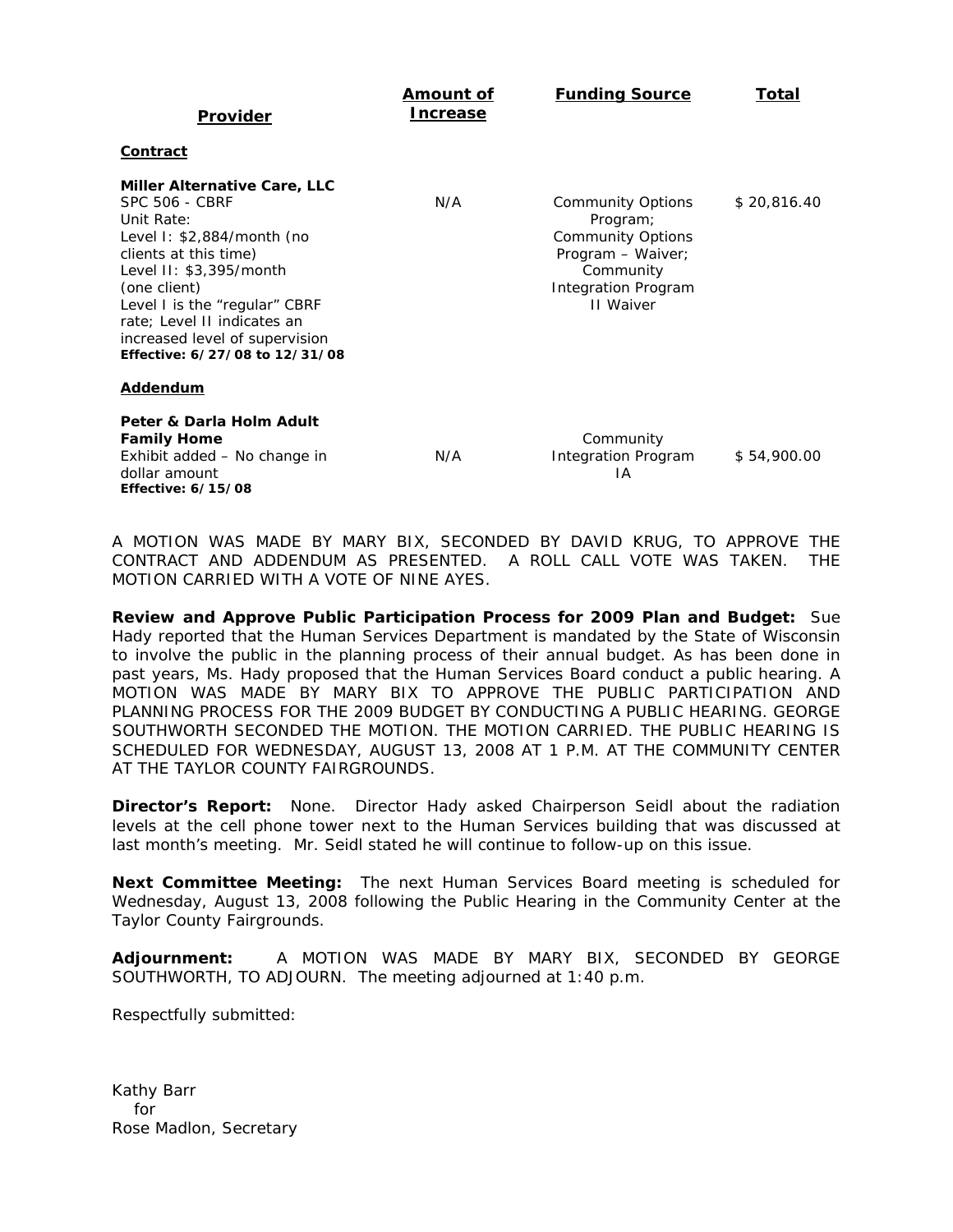# **TAYLOR COUNTY HUMAN SERVICES BOARD June 11, 2008**

Community Center - Taylor County Fairgrounds

**Call Meeting To Order:** Chairperson James Seidl called the meeting to order at 1 p.m.

**Members Present:** Rose Madlon, Mary Bix, Dennis Fuchs, Dave Bizer, James Seidl, Vicki Duffy, David Krug, and Eugene Roush **Members Absent:** George Southworth **Other Attendees:** Paul Thornton, Larry Brandl, Dave Hemke, Sue Hady, and Kathy Barr.

**Approve Minutes of the May 14, 2008 Meeting and Current Agenda:** MARY BIX MADE A MOTION TO APPROVE THE MAY 14, 2008 MINUTES AND CURRENT AGENDA. VICKI DUFFY SECONDED THE MOTION. THE MOTION CARRIED.

**Public Input:** Black River Industries (BRI) Director Paul Thornton updated the Board on activities at BRI. At last month's meeting, Mr. Thornton had reported that BRI had received a grant to assist them in streamlining their work production area, and this project has now been completed. He also discussed the work they are receiving from local factories and the large order they have received from a State Use contract for sewing buttons and emblems on uniform shirts and jackets for the Department of Corrections. Mr. Thornton added that BRI's fourth annual golf outing will take place on June 23. He also distributed copies of BRI's 2007 annual report.

**Fund Balance Transfer Issues – Larry Brandl:** County Accountant Larry Brandl was present to discuss the Human Services Fund Balance. He distributed information showing that in 1991 the County Board had passed a resolution to have the Human Services Department retain 10% of its annual budget in its emergency reserve fund upon completion of end-of-year reconciliation. This had been recommended by the auditor. Sue Hady presented information showing how much money was transferred from the Human Services Fund balance for the years 1992 through 2007 in excess of 10% of the department's next annual budget to the County's General Fund. The total amounted to \$795,649 over the 15 year period. Mr. Brandl explained that during this time period there were some years when no money was transferred from the Fund Balance to the County General Fund, as revenues were low and expenses were high, most likely due to costly placements at state institutions. Sue Hady added that with the continued lack of an inflationary increase in Community Aids funding, there is less money for services, and it becomes more difficult to handle emergencies that arise. Mr. Brandl explained that for 2007, \$10,797.30 will be transferred to the County General Fund from the Human Services Fund Balance. Ms. Hady had recommended that this money be used to payout the comp. time to the Economic Support Specialists as discussed at last month's meeting. Mr. Brandl recommended that the Human Services Department should pay the comp. time out of the 2008 budget allocation. If there is not enough revenue at the end of the year, a transfer of funds from the fund balance could be considered at that time.

**Update on General Relief and W-2 Programs:** Dave Hemke provided the Board with information on the General Relief (GR) and Wisconsin Works (W-2) Programs. The GR Program through the month of May shows a projected shortfall of approximately \$1,306. Mr. Hemke reported that as of June, there are a total of five participants in paid positions in the W-2 Program. Three individuals are in W-2T positions, having the most barriers to employment, while the other two participants are in CMC (12-week maternity benefit) positions. The total benefit payments for the month of June for these five individuals totaled \$2,333. Mr. Hemke added that the projected benefit surplus for the W-2 Program as of June is \$42,245. He also gave the Board a handout reflecting the number of cases and payments made in the W-2 Program from June 2007 to June 2008. The highest number of cases during this timeframe was eight for the month of December 2007. Mr. Hemke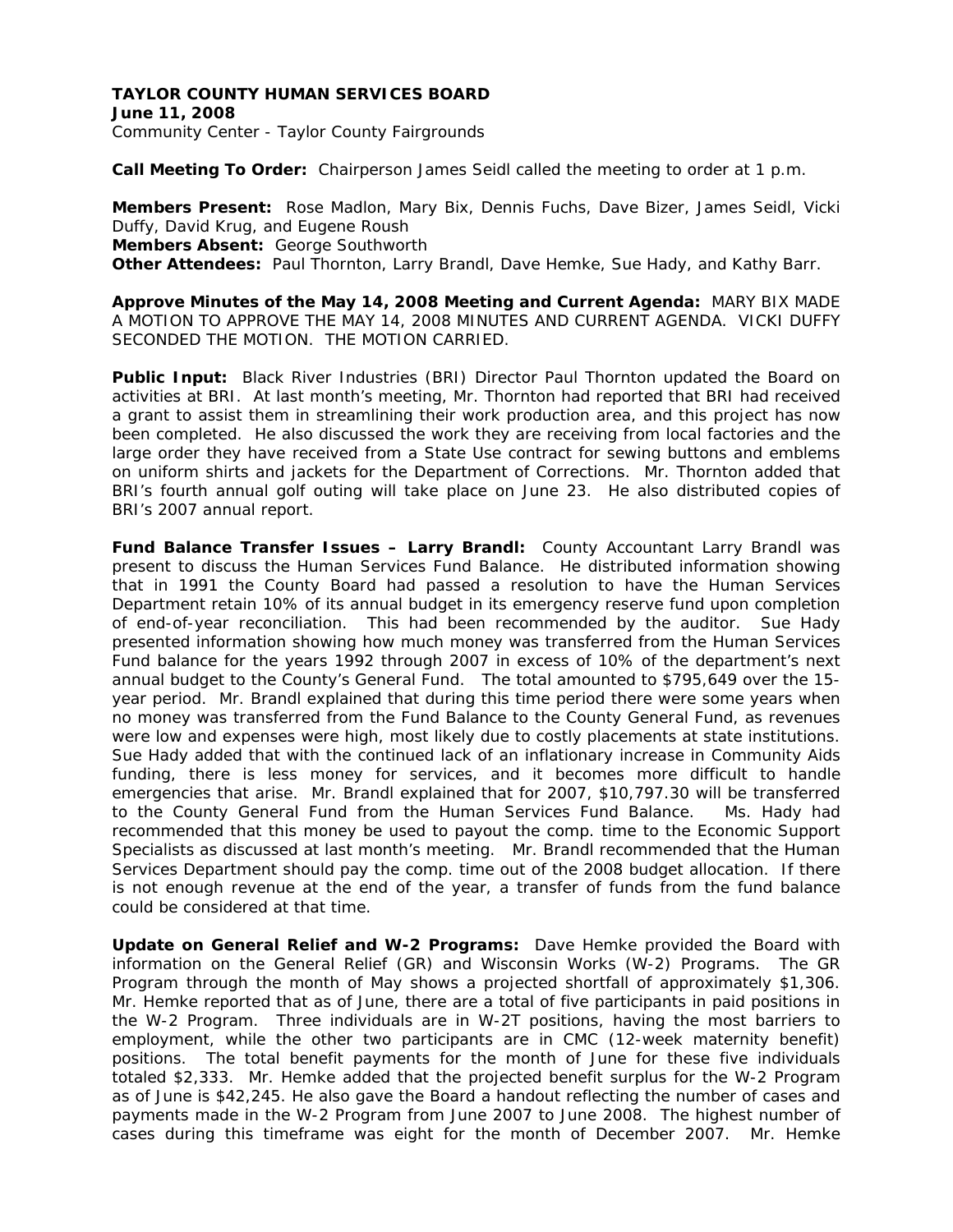continued by updating Board members on the Wisconsin Heating Energy Assistance Program. Through June 4, 2008, 752 cases have received payments totaling \$318,368. According to Mr. Hemke, this is the highest number of cases served in recent history, as 696 cases were served in 2006. In the public benefits program, payments totaling \$93,360 have been paid to eligible individuals, while emergency/crisis benefits totaled \$74,169 in payments. Payments to vendors for public benefits crisis benefits was \$5,317, the same number that was reported last month.

Mr. Hemke also reported that although the unemployment rate continues to be high in Taylor County, it is down somewhat this month from 9.3% to 7.4%. Taylor County's unemployment rate, however, currently ranks as the fifth highest in the state of Wisconsin.

Mr. Hemke also distributed information on the FoodShare and Medicaid programs. Looking at a 13-month time period from April 2007 to April 2008, there was an annual increase of about 100, or 16%, in FoodShare cases. The Medicaid program has also increased about 7% from April 2007 to January 2008. This handout also showed the number of Medicaid cases certified by the Taylor County Human Services Department and the number of recipients and payments made to all Taylor County residents who receive Medicaid from any source, such as SSI or the Katie Beckett Program.

**Action on Contracts and Addenda:** Sue Hady presented two contracts and one addendum.

| Provider                                                                                                                                                                                                                                                                        | <u>Amount of</u><br><u>Increase</u> | <b>Funding Source</b>                                                    | Total          |
|---------------------------------------------------------------------------------------------------------------------------------------------------------------------------------------------------------------------------------------------------------------------------------|-------------------------------------|--------------------------------------------------------------------------|----------------|
| <b>Contract</b>                                                                                                                                                                                                                                                                 |                                     |                                                                          |                |
| <b>Opportunity of North</b><br>Central<br>Wisconsin, Inc.<br>SPC 103.99 - Respite Care<br>Unit Rate: \$130.00/24-hr.<br>day<br>(four clients) (\$8,000)<br>SPC 103.99 - Respite Care<br>Unit Rate: \$13.00/hour<br>(four clients) (\$1,000)<br>Effective: 6/1/08 to<br>12/31/08 | N/A                                 | Children's Long-<br>Term Support<br>Waiver and Family<br>Support Program | 9,000.00<br>\$ |
| <b>Anthony &amp; Kathleen</b><br><b>Schumacher Foster Home</b><br>SPC 103.22 - Respite Care<br>Unit Rate: \$130.00/24-hr.<br>day<br>(one client)<br>Effective: 6/1/08 to<br>12/31/08                                                                                            | N/A                                 | Children's Long-<br>Term Support<br>Waiver                               | \$<br>5,000.00 |
| <b>Addendum</b>                                                                                                                                                                                                                                                                 |                                     |                                                                          |                |
| <b>Parent Resource Center</b><br>of Taylor County<br>SPC 110 - Independent                                                                                                                                                                                                      | \$3,420.00                          | Chafee                                                                   | \$68,715.00    |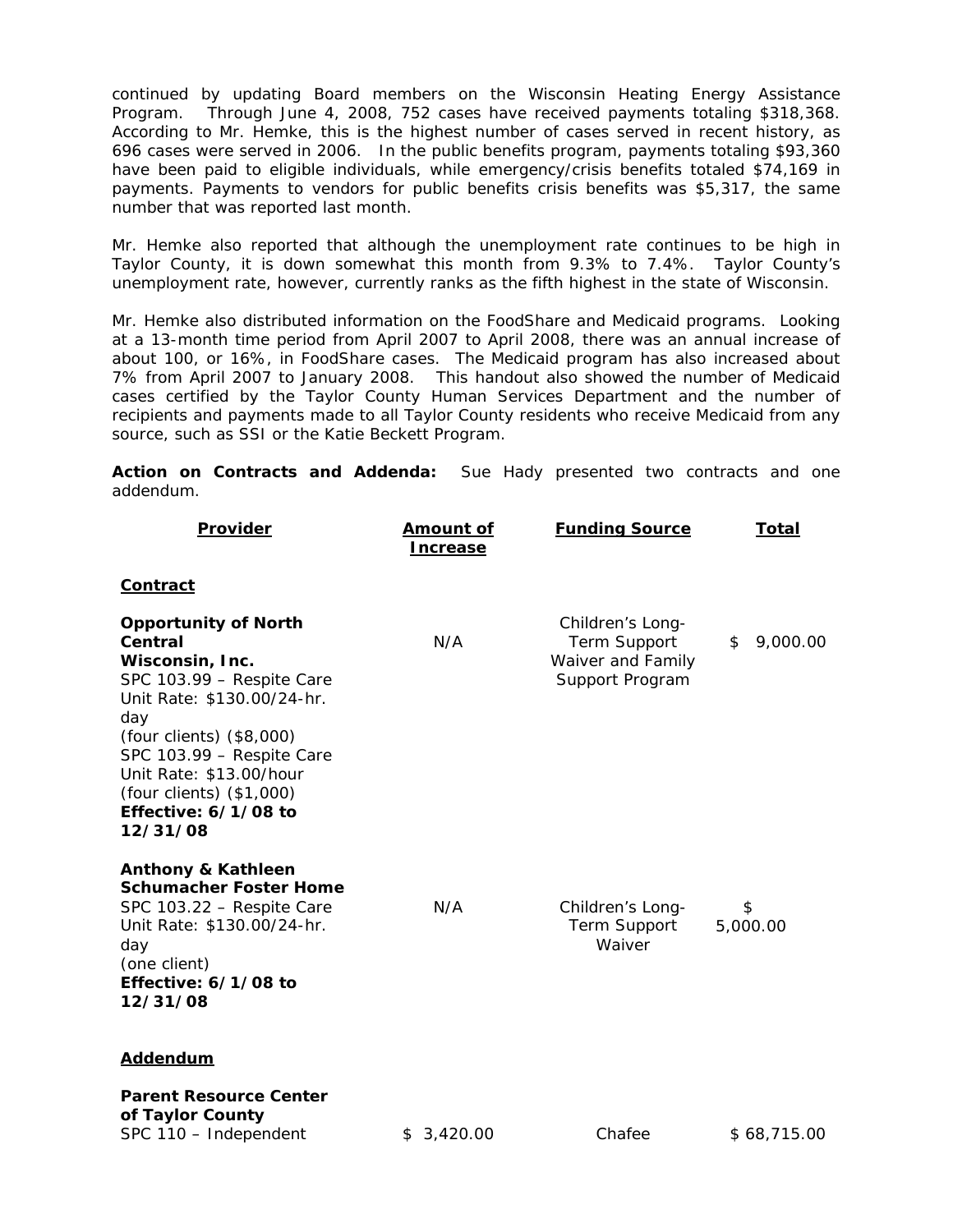Living Training Unit Rate: \$570 (seven week program) (six clients) **Effective: 6/11/08** 

A MOTION WAS MADE BY MARY BIX, SECONDED BY DAVID KRUG, TO APPROVE THE CONTRACTS AND ADDENDUM AS PRESENTED. A ROLL CALL VOTE WAS TAKEN. THE MOTION CARRIED WITH A VOTE OF EIGHT AYES, ONE ABSENT.

**Director's Report:** Director Hady brought three concerns to the Board as follows:

She asked about the status of the salary study for county department heads and supervisors. Ms. Hady stressed the importance of this study, as the Clinical Services Coordinator position is once again vacant, and it has been extremely difficult to recruit qualified individuals for this position due to the low salary. She added that she has continued to assume the responsibilities of the Clinical Services Coordinator, along with her director duties but is concerned that if something is missed there could be significant liability for the county, as this position deals with individuals who may be at high risk.

Secondly, Ms. Hady also has concerns about the cell phone tower by the Human Services building and the exposure of radiation to Human Services employees. She asked if the tower had ever been assessed to determine if radiation levels are safe for people working in or near the Human Services building. Chairperson Seidl said he would look into this.

Lastly, Ms. Hady asked that the county consider building a small underground area that occupants of the Human Services building could go to in the event of a tornado or other high velocity winds, as there is no basement or crawl space. Currently, the plan from the Building, Grounds and Parks Department is for Human Services staff to go to the bathrooms in the center of the building for safety. Ms. Hady believes this is a liability issue for the county. Several Board members felt that this was an Emergency Management issue, not a Building, Grounds and Parks issue. Ms. Hady stated she believed the County Board should look into this issue. After some discussion, Mary Bix suggested that Emergency Management Director Bill Breneman be invited to the next Human Services Board meeting.

**Next Committee Meeting:** The next Human Services Board meeting is scheduled for Wednesday, July 9, 2008 at 1 p.m. in the Community Center at the Taylor County Fairgrounds.

**Adjournment:** A MOTION WAS MADE BY MARY BIX, SECONDED BY ROSE MADLON, TO ADJOURN. The meeting adjourned at 2:20 p.m.

Respectfully submitted: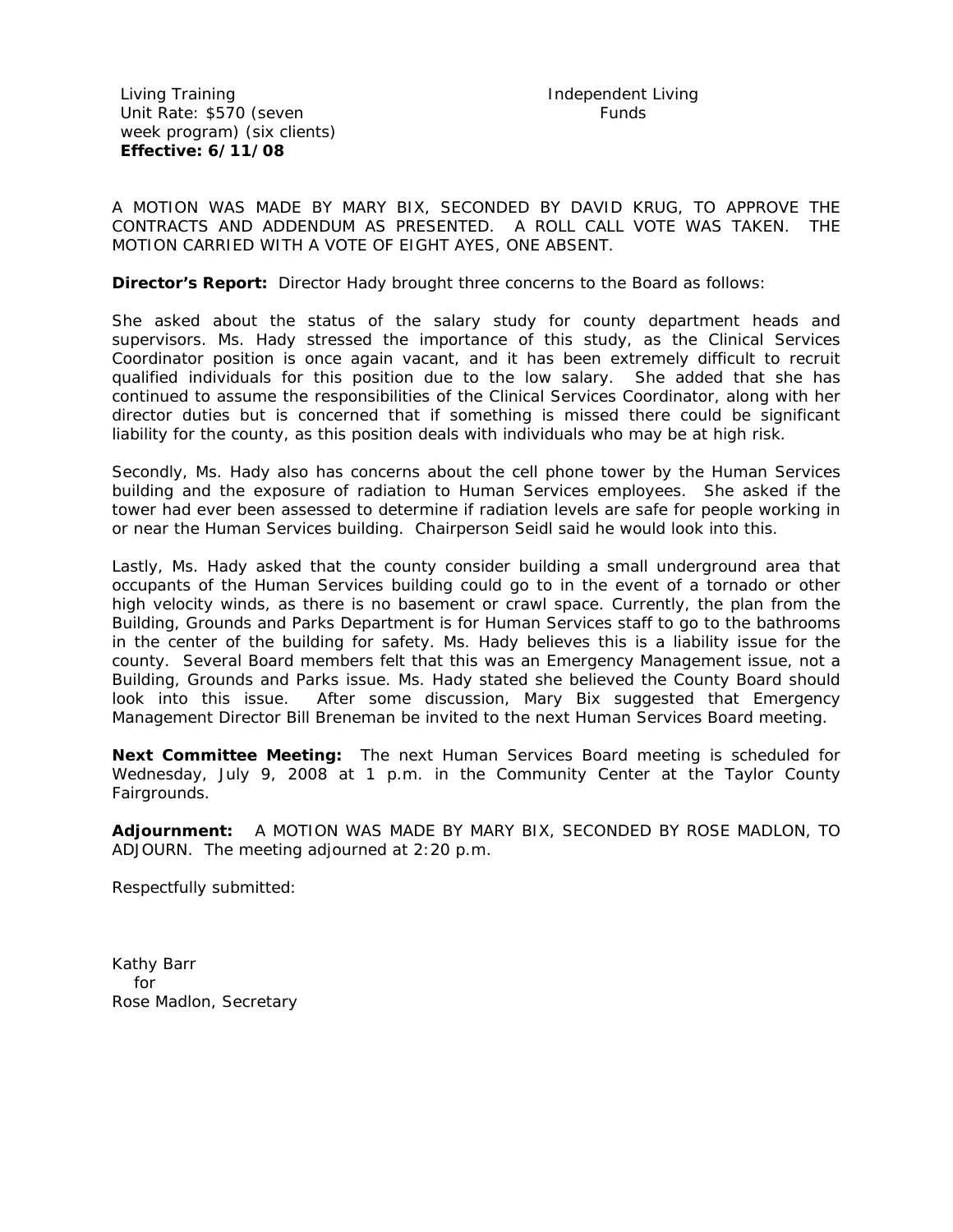## **TAYLOR COUNTY HUMAN SERVICES BOARD**

**May 14, 2008**  Community Center - Taylor County Fairgrounds

**Call Meeting To Order:** Chairperson James Seidl called the meeting to order at 1 p.m.

**Members Present:** George Southworth, Vicki Duffy, James Seidl, Mary Bix, and Rose Madlon. **Members Absent:** Excused absences: David Krug, Dennis Fuchs, Dave Bizer, Eugene Roush. **Other Attendees:** Paul Thornton, Dave Hemke, Sue Hady, and Kathy Barr.

**Approve Minutes of the April 9, 2008 Meeting and Current Agenda:** MARY BIX MADE A MOTION TO APPROVE THE APRIL 9, 2008 MINUTES AND CURRENT AGENDA CONTAINING 10 ITEMS. GEORGE SOUTHWORTH SECONDED THE MOTION. THE MOTION CARRIED.

**Public Input:** Black River Industries (BRI) Director Paul Thornton briefly discussed BRI's corporate catering and lawn care service and some of the work they are receiving from local factories. Additionally, Mr. Thornton reported that BRI is one of four facilities in the state that has received a special grant to assist them in making their work production area more efficient.

**Update on General Relief and W-2 Programs:** Dave Hemke reported on the General Relief (GR) and Wisconsin Works (W-2) Programs. He stated that as of the beginning of May, the W-2 Program has four participants in paid positions, totaling \$1,867 in benefit payments. Of these four, one person is in the CMC (12 week maternity benefit) position, and the three remaining individuals are in the W-2T positions, with numerous barriers to employment. Mr. Hemke also informed the Board that the W-2 Program is in the process of adding two more individuals to the program. Looking at the GR Program, Mr. Hemke stated that through April, the GR program shows a projected shortfall of approximately \$4,000. He also reported on the Wisconsin Heating Energy Assistance Program. As of May 7, 2008, 741 cases have received payments totaling \$314,670. Mr. Hemke added that this is the highest total in, at least, the last five program years. To date, \$92,083 has been paid for the public benefits program, crisis benefits totaled \$73,595 in payments, payments to vendors for public benefits crisis benefits totaled \$5,317 and \$4,648 has been paid out for furnace repairs or replacements. Mr. Hemke indicated that there is \$106 remaining in crisis benefit for the balance of the heating season. He also discussed with the Board that in March the unemployment rate for Taylor County was 9.2%, the seventh highest in the state of Wisconsin. Taylor County is only one of eight counties in the state that saw an increase in their unemployment rate from March to April, according to Mr. Hemke. He also discussed the state's projections regarding BadgerCare Plus. The state estimated that approximately 26,000 to 27,000 individuals state-wide would apply for the new BadgerCare Plus program, when in reality more than 71,000 people have enrolled in the BadgerCare Plus program. Mr. Hemke added that the state did not provide counties with any additional funding to process these applications.

**Action on Economic Support Comp. Time:** Dave Hemke reported that he had discussed the comp. time issue with his staff as he was directed to by the Board at their April meeting. He indicated that two workers would like the comp. time to be paid out, one worker would like to continue to accumulate the comp. time, one worker currently has no comp. time, and one worker did not indicate a preference. Mr. Hemke reported that he is requesting that 238.64 hours of comp. time (through May 15, 2008) be paid out to the Economic Support Specialists. This would amount to \$6,567.27. Sue Hady reported she had spoken with the county's accountant, Larry Brandl regarding using money from the Human Services Fund Balance to pay out the comp. time. Mr. Brandl reported that \$10,797.30 will be or already has been transferred from the Human Services Fund Balance to the County General Fund.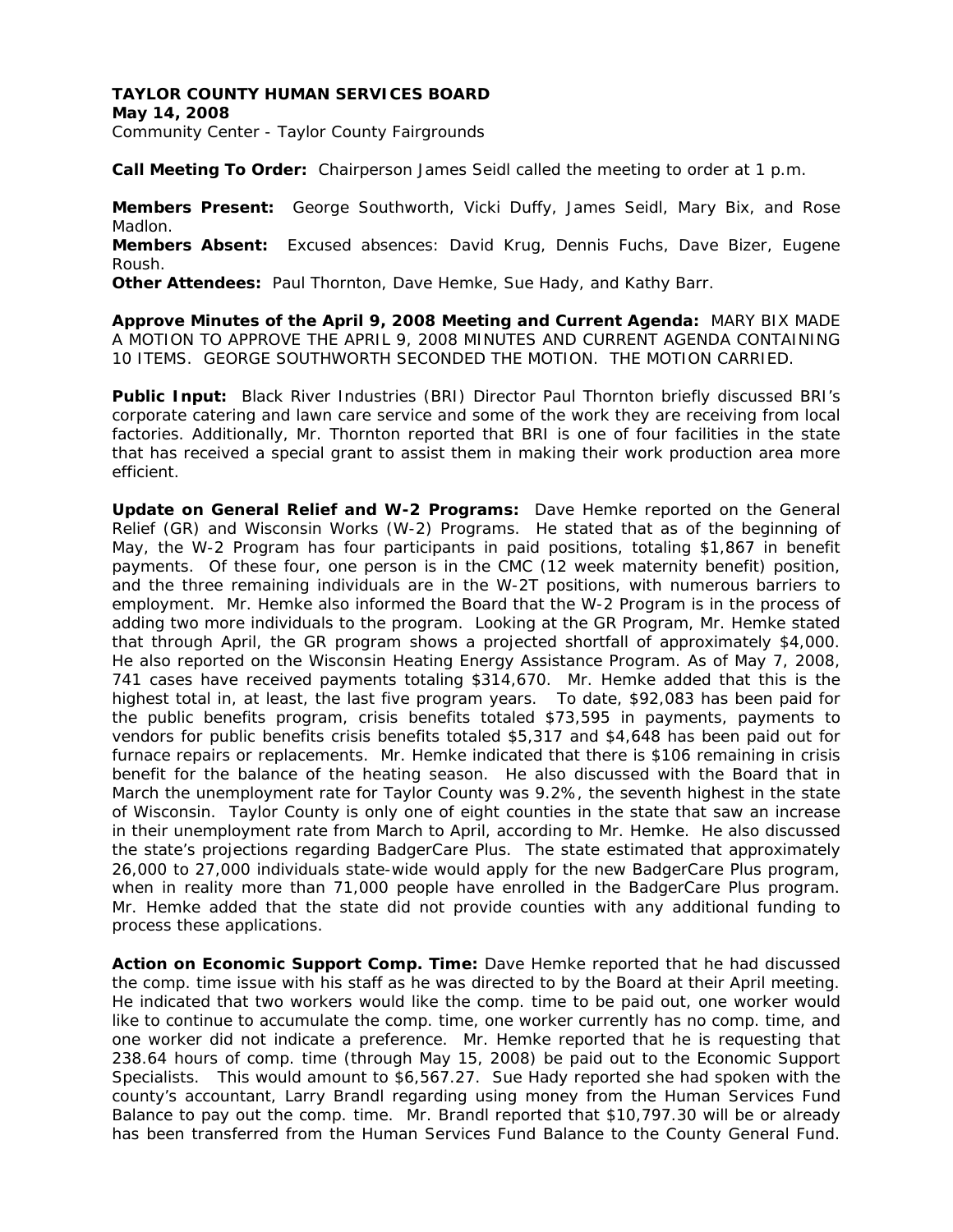Ms. Hady requested that Chairperson Seidl discuss the fund balance issue with Mr. Brandl. Ms. Hady indicated if the Board chose to, this money could be used to pay for this comp. time. Mr. Hemke stated that comp. time costs charged to Economic Support funding, versus W-2 funding, could be matched through the federal addendum up to half the cost, reducing the county's liability by 50%. Mr. Hemke informed the Board that he had done some projections on what the comp. time costs would be for the remainder of 2008 with an additional five hours added each week per worker. This calculated to approximately \$25,000; however, Mr. Hemke believes this amount would be closer to around \$14,000. He will update the Board on a quarterly basis on the issue of the ES worker comp. time. A MOTION WAS MADE BY GEORGE SOUTHWORTH, SECONDED BY MARY BIX, TO APPROVE PAYING OUT THE COMPENSATORY TIME TO THE ECONOMIC SUPPORT SPECIALISTS WHO WANT TO BE PAID OUT. THE MOTION CARRIED.

**Review and Approve Filling the Clinical Services Coordinator Position:** Sue Hady reported that the Clinical Services Coordinator did not pass his probation period, and she asked for Board approval to fill this position. A MOTION WAS MADE BY MARY BIX, SECONDED BY ROSE MADLON, TO APPROVE FILLING THE CLINICAL SERVICES COORDINATOR POSITION. THE MOTION CARRIED. The Personnel Committee has already approved this position. In the interim, Sue Hady will assume the duties and responsibilities of the position.

| <b>Provider</b>                                                                                                                                                                   | <u>Amount of</u><br><b>Increase</b> | <b>Funding Source</b>                                                  | <u>Total</u>   |
|-----------------------------------------------------------------------------------------------------------------------------------------------------------------------------------|-------------------------------------|------------------------------------------------------------------------|----------------|
| <b>Contract</b>                                                                                                                                                                   |                                     |                                                                        |                |
| <b>Withers Adult Family</b><br>Home<br>SPC 202 – Adult Family<br>Home<br>Unit Rate: \$1800/month (1<br>client)<br>Effective: $4/29/08$ to<br>12/31/08                             | N/A                                 | Community<br>Integration<br>Program<br>II/Community<br>Options Program | \$14,518.00    |
| Lucia Bertram-Albrecht<br>SPC 112 or 706.18 -<br><b>Interpreter Services</b><br>Unit Rate: \$35.00/hour (6<br>clients)<br>Portal to Portal<br>Effective: $5/14/08$ to<br>12/31/08 | N/A                                 | Birth To<br>Three/Income<br>Maintenance<br>Allocation                  | \$<br>3,000.00 |

**Action on Contracts and Addenda:** Sue Hady presented two contracts.

A MOTION WAS MADE BY MARY BIX, SECONDED BY GEORGE SOUTHWORTH, TO APPROVE THE CONTRACTS AS PRESENTED. A ROLL CALL VOTE WAS TAKEN. THE MOTION CARRIED WITH A VOTE OF FIVE AYES, FOUR ABSENT.

**Director's Report:** Sue Hady reported that as of the end of April, the Human Services Department is seven percent ahead of its goal in the collection of outpatient client fees and collections.

**Next Committee Meeting:** The next Human Services Board meeting is scheduled for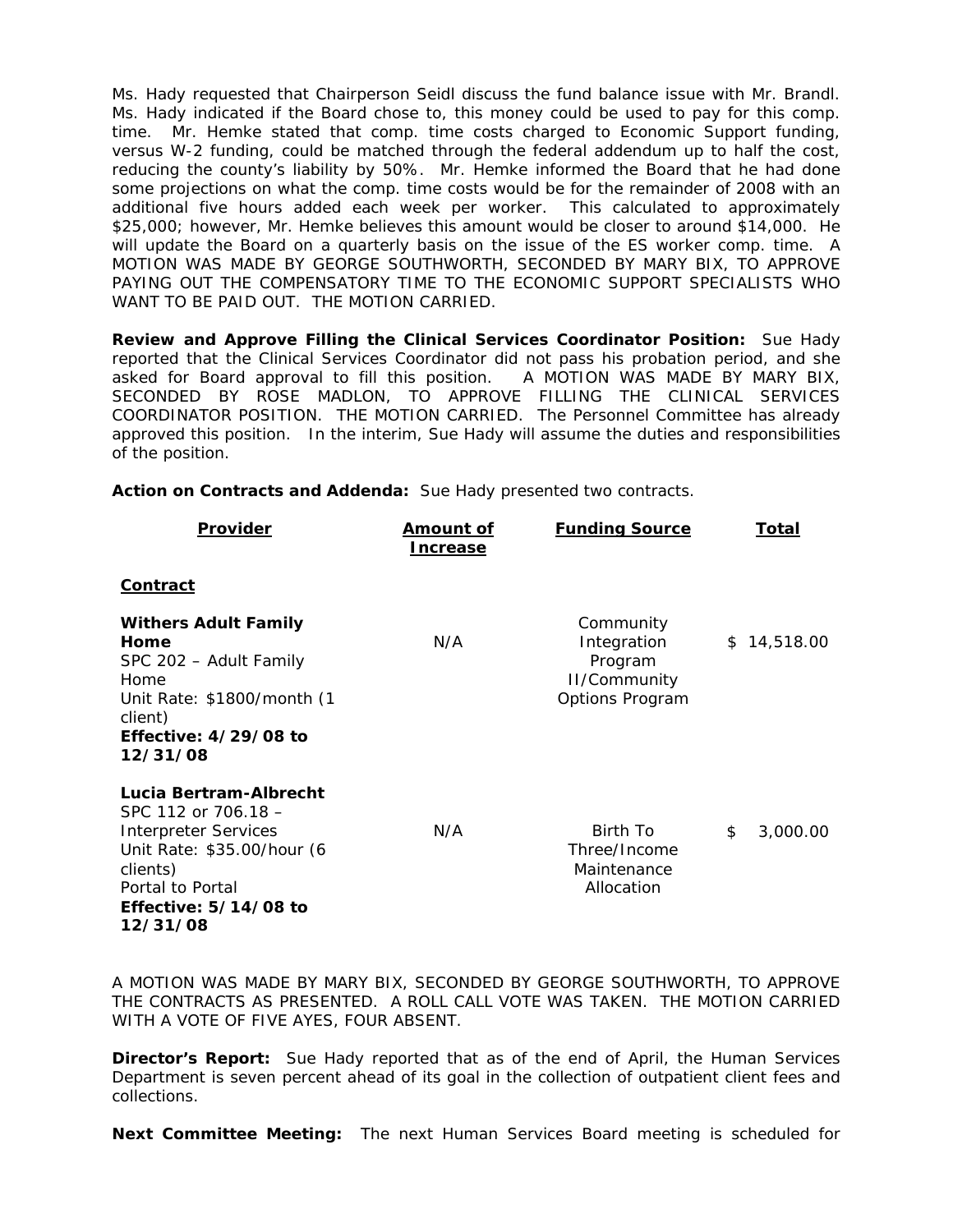Wednesday, June 11, 2008 at 1 p.m. in the Community Center at the Taylor County Fairgrounds.

**Adjournment:** A MOTION WAS MADE BY GEORGE SOUTHWORTH, SECONDED BY MARY BIX, TO ADJOURN. The meeting adjourned at 1:47 p.m.

Respectfully submitted: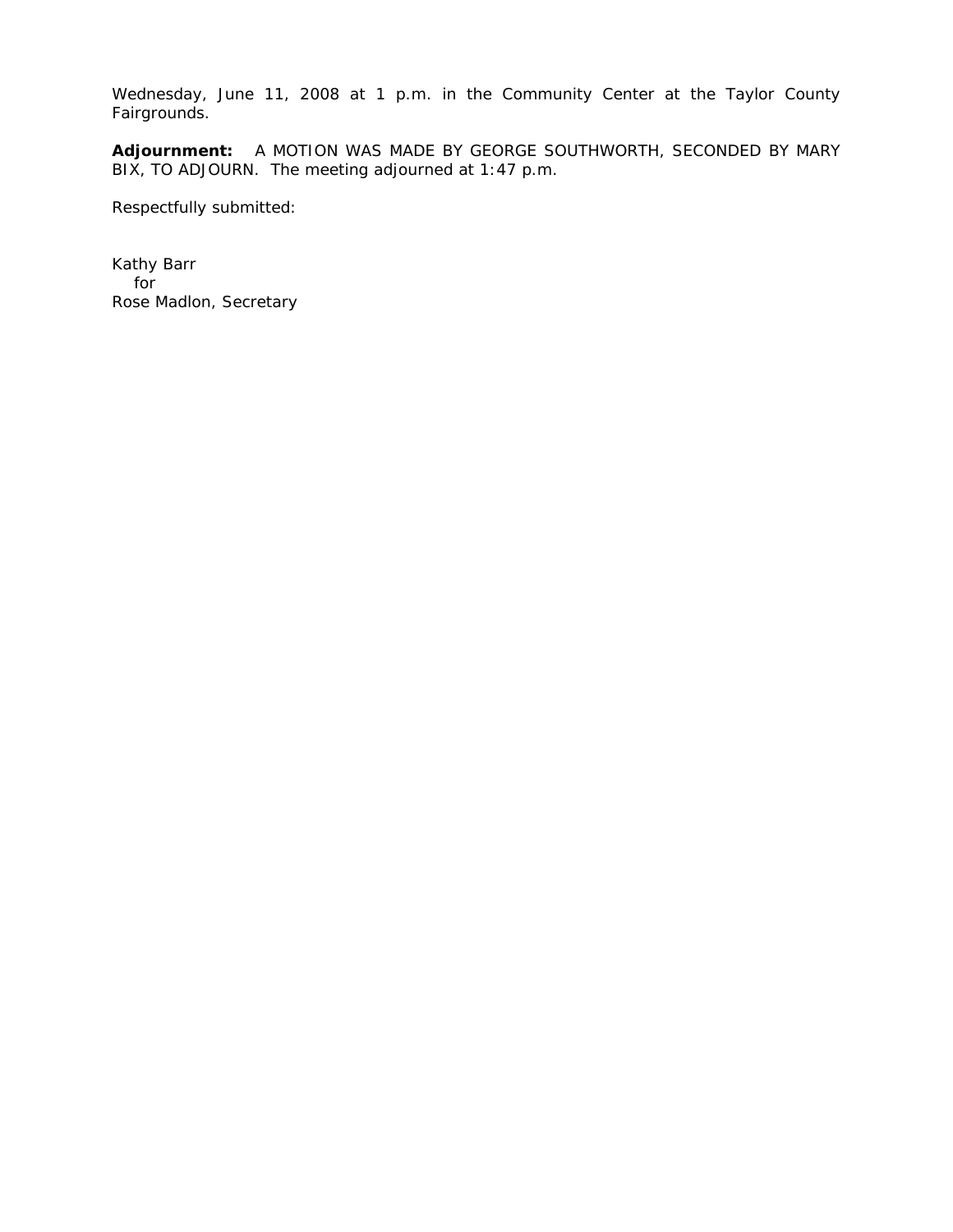## **TAYLOR COUNTY HUMAN SERVICES BOARD April 9, 2008**  Community Center - Taylor County Fairgrounds

**Call Meeting To Order:** Chairperson James Seidl called the meeting to order at 1 p.m.

**Members Present:** Dennis Fuchs, Mary Bix, Eugene Roush, George Southworth, Vicki Duffy, James Seidl, Dave Bizer, Rose Madlon, and David Krug. **Members Absent:** None **Other Attendees:** Larry Brandl, Carol Roush, Dave Hemke, Sue Hady, and Kathy Barr.

**Approve Minutes of the March 12, 2008 Meeting and Current Agenda:** MARY BIX MADE A MOTION TO APPROVE THE MARCH 12, 2008 MINUTES AND CURRENT AGENDA CONTAINING 12 ITEMS. DAVID KRUG SECONDED THE MOTION. THE MOTION CARRIED.

**Public Input:** There was no Public Input.

**2007 End-of-Year Financial Report:** Larry Brandl distributed Revenue and Expenditure Guidelines and a summary sheet and discussed the end-of-year status of the Human Services budget for 2007. Mr. Brandl explained that in 2007 agency revenues were slightly higher than expenditures, resulting in a surplus of \$195,411.65. He indicated that this surplus has allowed money to be transferred to the Fund Balance in an amount not to exceed ten percent of the Human Services Department's operating budget. Mr. Brandl attributed one of the reasons for the surplus was that although the Mental Health budget was slightly over budget in 2007, the agency received more state client collections in 2007 as compared to 2006, when there had been several detentions and court-ordered placements at the state's mental health institutes. He continued by stating that the Developmental Disabilities unit costs were slightly overbudget, but the Alcohol and Other Drug Abuse (AODA) unit was underspent by about \$35,000, due primarily to the Clinical Services Coordinator position being vacant for part of the year. The Children and Family Services (CFS) unit budget was okay. However, there was a deficit in the Youth Aids budget caused by the continuing lack of funding from the state, as well as costly placements for treatment foster care, foster care, corrections, and group homes. The Economic Support budget was all right for 2007, and the W-2 Program received funding from the state in the amount of \$41,000 to create a benefit surplus. The Long-Term Support unit was overbudget, as the Community Options – Waiver and the Community Integration II programs served several clients; however, there was enough Community Options Program money to allow the agency to claim federal match monies. As discussed at last month's meeting, revenue from client fees and collections were less for 2007. Mr. Brandl concluded by stating that the 2007 budget surplus reflects on the good decisions made by the Board and Director Hady. Chairperson Seidl thanked Mr. Brandl on behalf of the Human Services Board for his part in the budget process as the county's accountant.

**Update on W-2, General Relief, and National Association of Community Health Centers Policy and Issues Forum:** Dave Hemke provided the Board with information on the General Relief and Wisconsin Works (W-2) Programs. The W-2 Program shows a projected benefit surplus of \$44,903 through the month of April. As of April 1, 2008 there are three participants in paid positions in the program. Two of these individuals are in the CMC (12 week maternity benefit) positions, and the other person is in a W-2T slot, having several barriers to employment. Mr. Hemke reported that two more individuals were just recently added to the W-2 Program, and it is likely that they will become long-term payment positions. He also reported on the General Relief Program, which through March shows a projected shortfall of \$324. He also discussed the unemployment rate for Taylor County, which was 9.1% in the month of February, the seventh highest in the state of Wisconsin for that timeframe. Mr. Hemke also shared with the Board information illustrating the number of FoodShare cases and payments made for a 13-month period.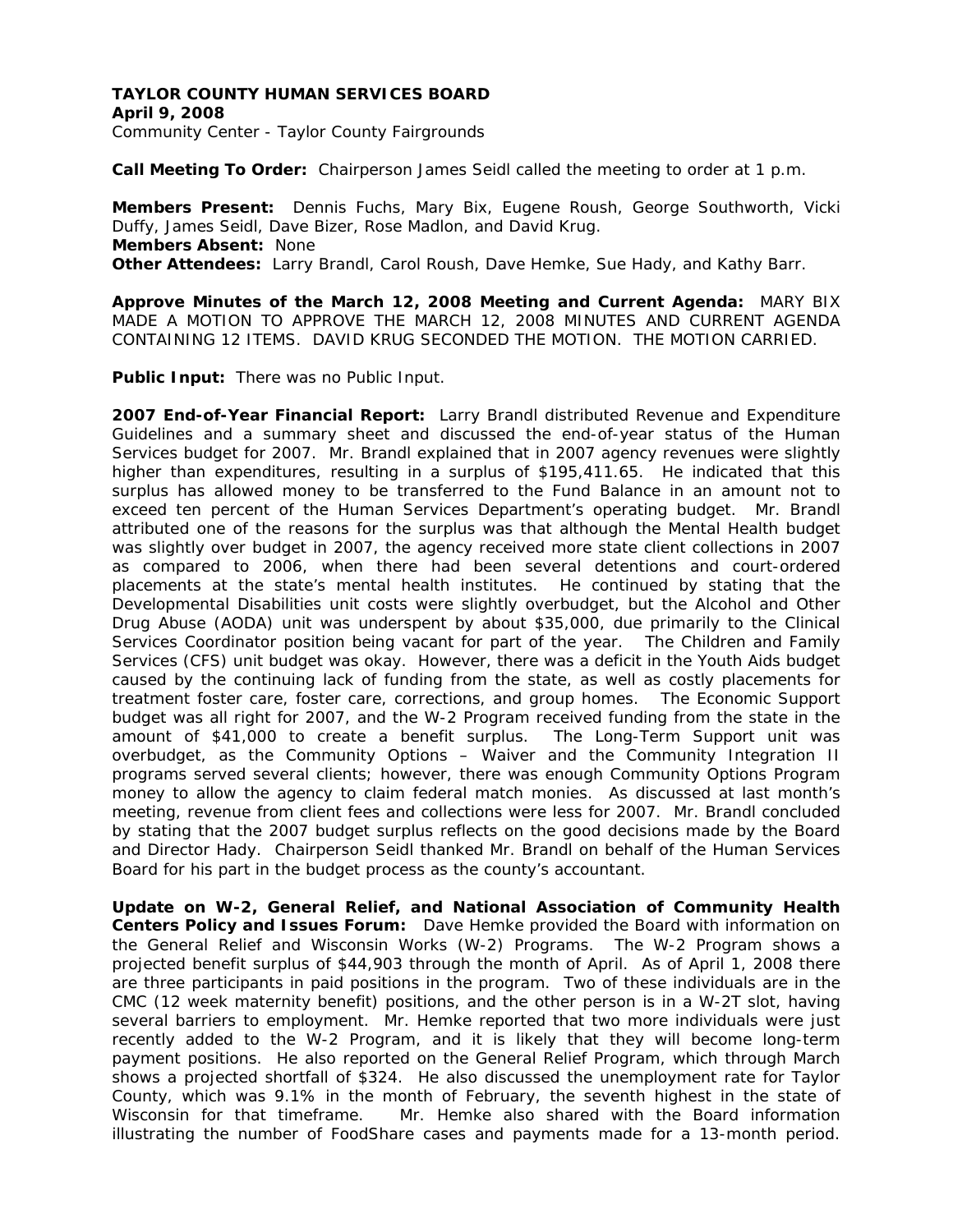There were 636 FoodShare cases in January 2008, with payments for that month totaling \$90,715. The handout also showed the number of Medicaid cases certified by the Taylor County Human Services Department (1503 cases in January 2008), and the number of recipients and payments made to all Taylor County residents who receive Medicaid from any source, which included 3211 recipients in January 2008, and payments made in the amount of \$1,154,105. According to Mr. Hemke, skilled nursing care is the single largest category for Medicaid payments, followed by HMO capitation payments. He also reported that enrollment for the Supplemental Security Income (SSI) managed care program is going on in Taylor County at this time. Mr. Hemke informed the Board that since the Wisconsin Heating Energy Assistance Program began on October 1, 2007, there have been 699 cases served, with payments totaling \$297,105 as of April 2, 2008. To date, \$88,000 has been paid for the public benefits program, and the crisis program has paid \$5,321 for electricity bills and \$2300 for furnace repairs or replacements. Mr. Hemke indicated that only \$4600 is available for the balance of the heating season and to address summer disconnects.

Lastly, Mr. Hemke reported on his attendance at the National Association of Community Health Centers' (NACHC) Policy and Issues Forum in Washington D.C. He serves on the Board of Directors of Family Health Center of Marshfield, Inc. and is its current president. He takes a few vacation days in order to attend this very interesting conference. He discussed NACHC's legislative agenda and shared information concerning the day he spent speaking to much of Wisconsin congressional delegation on Capitol Hill. He also provided summaries on a number of the general sessions and workshops he attended while he was there.

In a general discussion on access to health care as well as dental care, Mr. Hemke shared that there are no dentists in Taylor County that are accepting new patients on Medicaid. He went on to say that Family Health Center of Marshfield, Inc. has been instrumental in establishing dental clinics in Ladysmith, Owen, Chippewa Falls, and Park Falls. These clinics see Medicaid patients and also see lower-income individuals on a sliding-fee basis as well as serving individuals with commercial insurance.

**Economic Support Comp. Time:** Dave Hemke discussed the ongoing Economic Support (ES) Unit compensatory time issue. He explained that the economic support specialists work a 35-hour work week and have accumulated significant amounts of comp. time due to increased economic support workload activities. Flat funding from the Department of Health and Family Services and decreasing funding from the Department of Workforce Development have not allowed Taylor County to reimburse staff for their time and staff is finding it difficult to find time to use the time. As a result, staff has accumulated a balance of 275.39 hours, ranging from 17.5 hours to 102.01 hours per worker. The cost to pay out this comp. time would be approximately \$4,723.05 for salaries and an additional \$3,022.75 for fringe benefits totaling \$7,745.80. The cost would rise later in the year as one staff member will be receiving a salary increase due to her longevity with the county. Mr. Hemke also calculated the cost of continuing to pay all ES staff for an additional five hours each week (if necessary) and anticipated the cost to be approximately \$29,530 for salary and fringe benefits. Mr. Hemke added that ES funding is eligible for a match through the federal addendum (50/50 match) so it might be possible for up to half of the cost to be matched reducing the county's liability by 50%. After a lengthy discussion, the Board decided to direct Mr. Hemke to check with the economic support staff to see if they would rather be paid out for the compensatory time or continue to accumulate it.

**Paper-Shredding Project:** Dave Hemke reported that he had contacted the Wisconsin Historical Society to find out if they were interested in retaining Economic Support (ES) records prior to 1998. State statute requires that the Wisconsin Historical Society be contacted prior to a county's destruction of records. The Historical Society responded by stating that they were interested in selected records from the Economic Support files. He added that the Human Services storage area at Northcentral Technical College is filled to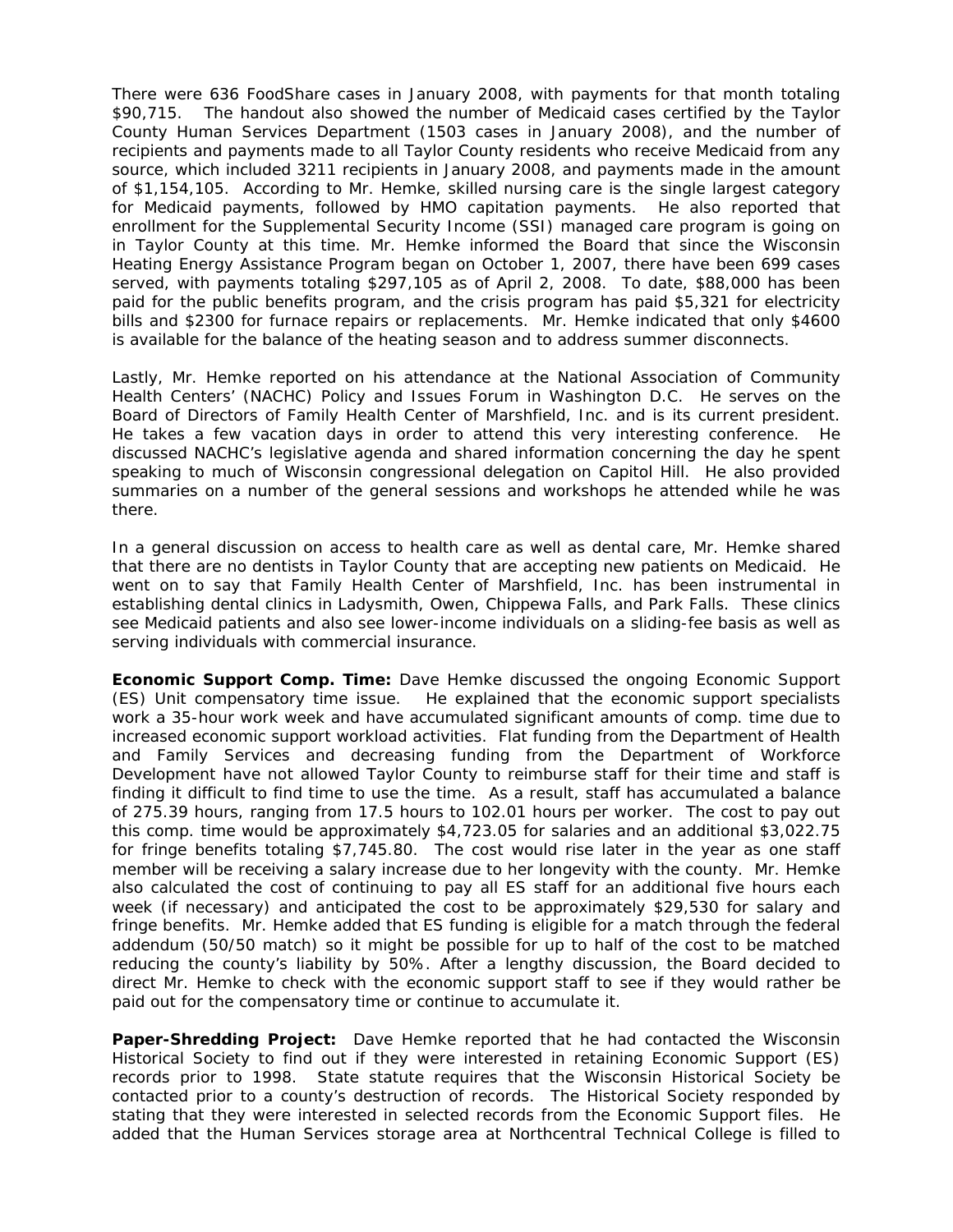capacity and shortly there will be no room to place any more records there. Mr. Hemke stated he recently met with Paul Thornton of Black River Industries to obtain an estimate for shredding about a third of these stored records. The estimate given was \$3,600. A MOTION WAS MADE BY DAVID KRUG, SECONDED BY GEORGE SOUTHWORTH, TO APPROVE DESTRUCTION OF HUMAN SERVICES RECORDS IN ACCORDANCE WITH THE COUNTY'S RECORDS RETENTION POLICY. AN AMENDMENT WAS MADE TO THIS MOTION AS FOLLOWS: DAVE BIZER MADE A MOTION, SECONDED BY MARY BIX, TO NOT EXCEED \$3600 FOR THE COST OF THE RECORDS DESTRUCTION. A ROLL CALL VOTE WAS TAKEN. THE MOTION CARRIED WITH A VOTE OF NINE AYES.

**Action on Contracts and Addenda:** Sue Hady presented a contract with Sullivan Homes, LLC, a community-based residential facility (CBRF) in the Wausau area. The unit rate is \$77.41 per day for a client who was transferred to Sullivan Homes from another group home in Wausau that is closing. The funding source is Community Aids, and the total amount of the contract for the remainder of the year is \$38,705. A MOTION WAS MADE BY MARY BIX, SECONDED BY DAVE BIZER, TO APPROVE THE CONTRACT AS PRESENTED. THE MOTION CARRIED.

**Approve Filling the Accounts Receivable Position:** At last month's meeting Sue Hady had told the Board that the Accounts Receivable person had resigned after three months of employment. A MOTION WAS MADE BY MARY BIX, SECONDED BY DAVID KRUG, TO APPROVE FILLING THE ACCOUNTS RECEIVABLE POSITION AND FORWARD IT TO THE PERSONNEL COMMITTEE. THE MOTION CARRIED.

**Director's Report:** Sue Hady pointed out an article in the Board packet regarding Community Aids funding. Several years ago the State of Wisconsin reduced the amount of Community Aids funding that it gives to counties. In addition to this, the state has not provided an inflationary increase to Community Aids funding for a number of years. Ms. Hady indicated her concern regarding this issue, especially since Community Aids funding is non-earmarked funding that can be used for various programs and services. She added that although counties receive less funding from the state, the costs to provide services continues to increase.

**Next Committee Meeting:** The next Human Services Board meeting is scheduled for Wednesday, May 14, 2008 at 1 p.m. in the Community Center at the Taylor County Fairgrounds.

**Adjournment:** A MOTION WAS MADE BY GEORGE SOUTHWORTH, SECONDED BY DAVE BIZER, TO ADJOURN. The meeting adjourned at 3 p.m.

Respectfully submitted: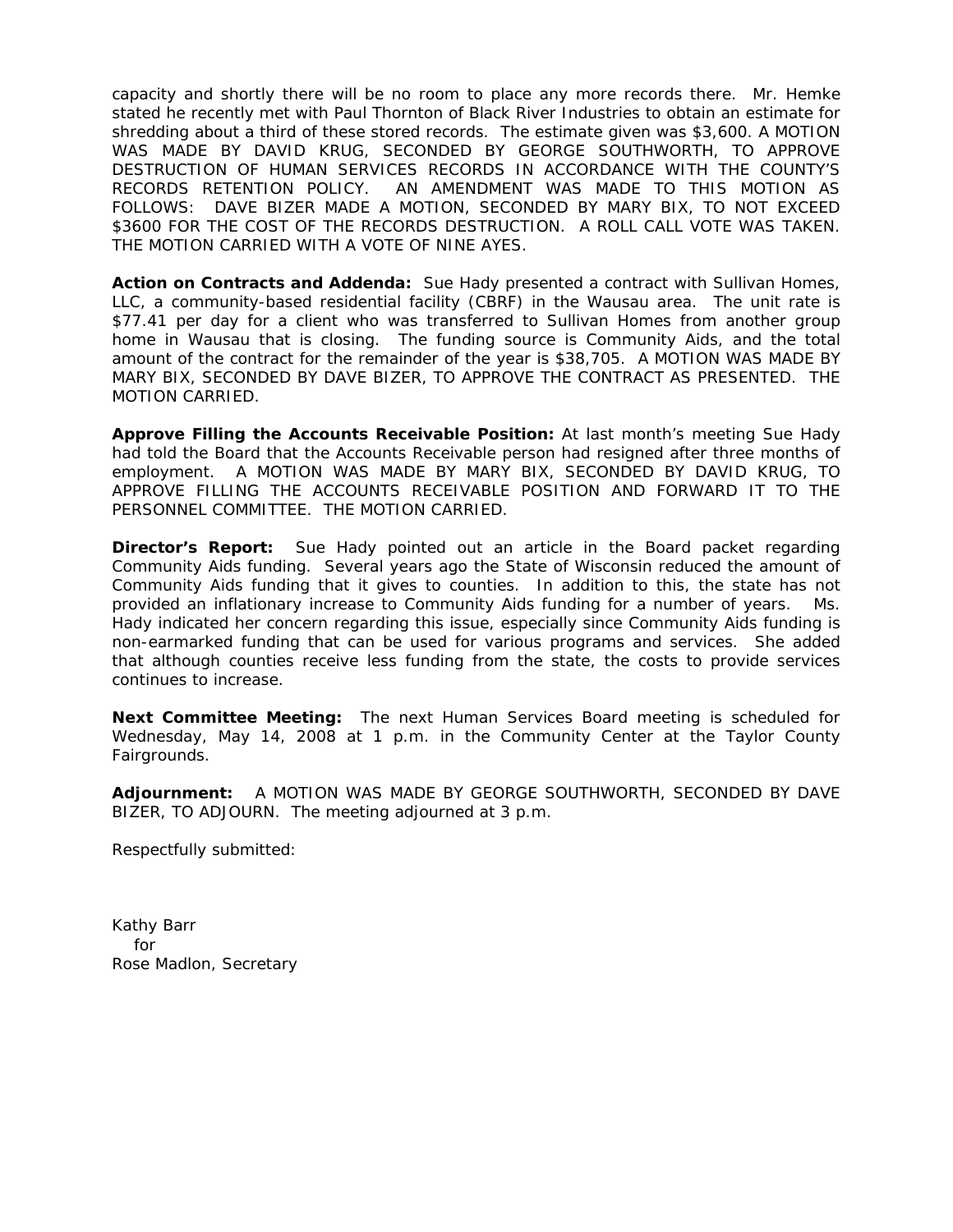## **TAYLOR COUNTY HUMAN SERVICES BOARD March 12, 2008**  Community Center - Taylor County Fairgrounds

**Call Meeting To Order:** Chairperson James Seidl called the meeting to order at 1 p.m.

**Members Present:** David Krug, Rose Madlon, Dave Bizer, James Seidl, Vicki Duffy, Eugene Roush, Mary Bix, and Dennis Fuchs. **Members Absent:** George Southworth had an excused absence.

**Other Attendees:** Beth Carlson, Paul Thornton, Sue Hady, and Kathy Barr.

**Approve Minutes of the February 13, 2008 Meeting and Current Agenda:** MARY BIX MADE A MOTION TO APPROVE THE FEBRUARY 13, 2008 MINUTES AND CURRENT AGENDA. DAVID KRUG SECONDED THE MOTION. THE MOTION CARRIED.

**Public Input:** Beth Carlson of Black River Industries (BRI) told the Board that BRI has a state use contract with the State of Wisconsin whereby BRI clients sew on buttons and emblems on prison guard uniforms. She brought in a sample of a shirt worn by the prison guards to show the Board members. Ms. Carlson explained that after the buttons and emblems are sewn on, the shirts are re-checked, packaged, and sent to a state prison warehouse where they are distributed. Ms. Carlson added that sewing production is new to BRI, and it is hoped that this will create more work opportunities. Paul Thornton reported that BRI has subcontracts with the county's school districts and two students are currently working in the production department. Mr. Thornton added that five students from the alternative school are also working at BRI.

Dave Hemke was unable to attend the meeting. A handout was provided to the Board updating them on the General Relief and Wisconsin Works (W-2) programs.

**Action on Contracts and Addenda:** There were no contracts or addenda presented.

**Action on Request to Write Off Bad Debts:** Sue Hady informed the Board that she just recently received the resignation of the Accounts Receivable Clerk, who has been employed with the department for the past three months. Ms. Hady indicated that this will be a "setback" for the department. However, on a positive note, the limited term employee that had been hired to help in Accounts Receivable may be interested in the position. However, filling of the position would need to be approved by the Human Services Board (oversight committee) and the Personnel Committee. The Board discussed that this slows down the hiring process, and Chairperson Seidl stated he would contact Marie Koerner to see if the Accounts Receivable Clerk position could be posted prior to seeking approval from the Human Services Board and Personnel Committee. Sue Hady also added that the starting salary for the Accounts Receivable Clerk and other clerical positions have not been increased for ten years, which makes it difficult to retain qualified individuals.

The Board reviewed a list of bad debts to be written off. These debts include inpatient charges due primarily to several Chapter 51 detentions over the past few years. Ms. Hady explained that when these detentions occur, Human Services initially pays for the cost of the placement. If the client who is detained has insurance, the insurance company is billed, but oftentimes these clients do not have insurance and are unable to pay these costs themselves, and Human Services ends up paying the bill for these detention placements and court-ordered commitments. In the area of outpatient costs, Ms. Hady stated that many clients are on Medical Assistance and the agency is unable to collect the full cost of the outpatient charges, as Medical Assistance reimburses at a lower rate.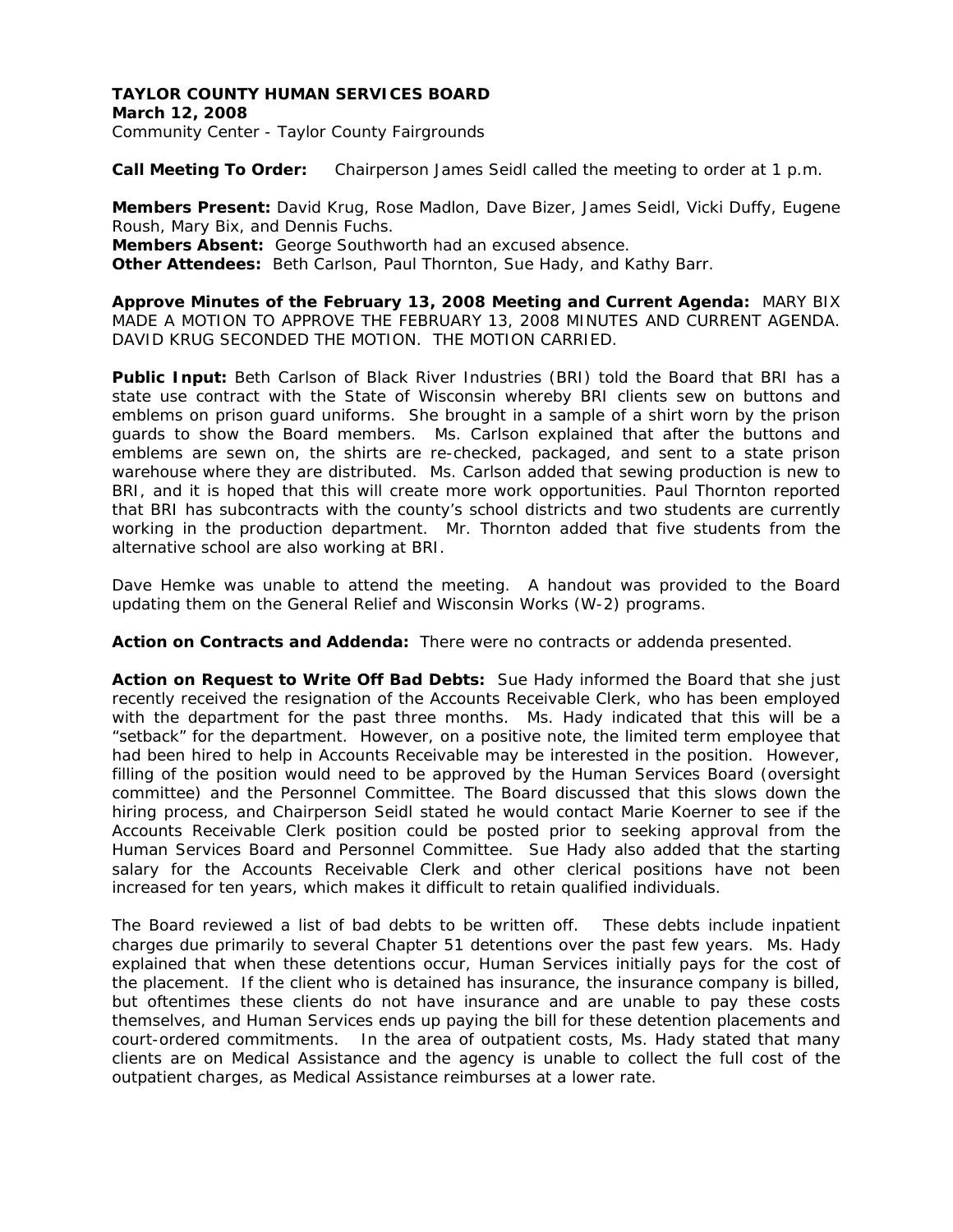She continued by stating that due to contracts with private insurance companies, oftentimes the agency must accept the rate the insurance company pays and cannot bill clients beyond that amount. Ms. Hady explained that it is also difficult to collect revenue from some clients for no show fees, Medical Assistance co-pays and ability-to-pay fees. She added that revenue was lost due to a number of claims not submitted on an accurate and timely basis to Medical Assistance and private insurance companies. Ms. Hady concluded by stating that the Human Services Department anticipates collecting \$619,000 in client fees and collections for 2008, as nine to ten percent of the agency's revenue usually comes from client fees and collections. AFTER A SIGNIFICANT AMOUNT OF DISCUSSION, A MOTION WAS MADE BY DENNIS FUCHS, SECONDED BY MARY BIX, TO APPROVE WRITING OFF THE BAD DEBTS IN THE AMOUNT OF \$261,398.49. A ROLL CALL VOTE WAS TAKEN. THE MOTION CARRIED WITH A VOTE OF EIGHT AYES, ONE ABSENT (SOUTHWORTH)

**Director's Report:** Sue Hady reported that one of the receptionists/secretaries at the front desk will be on Family Medical Leave in a couple of months. Ms. Hady would like to have the energy assistance worker fill in temporarily for the receptionist/secretary until she returns to work. The energy assistance program ends in May, which would allow the energy assistance worker to be available. The Board felt this was a good idea and asked Ms. Hady to contact Human Resource Manager Marie Koerner about this issue.

Sue Hady asked if the County Board was going to recognize the late Ray Lange for his many years of service on the Taylor County Board and Human Services Board. Chairperson Seidl indicated that he thought the County Board had planned to recognize Mr. Lange for his service. Ms. Hady added that Mr. Lange also served on the Administrative Review Panel for the Human Services Department for a number of years.

**Next Committee Meeting:** The next Human Services Board meeting is scheduled for Wednesday, April 9, 2008 at 1 p.m. in the Community Center at the Taylor County Fairgrounds.

**Adjournment:** The meeting adjourned at 2 p.m.

Respectfully submitted: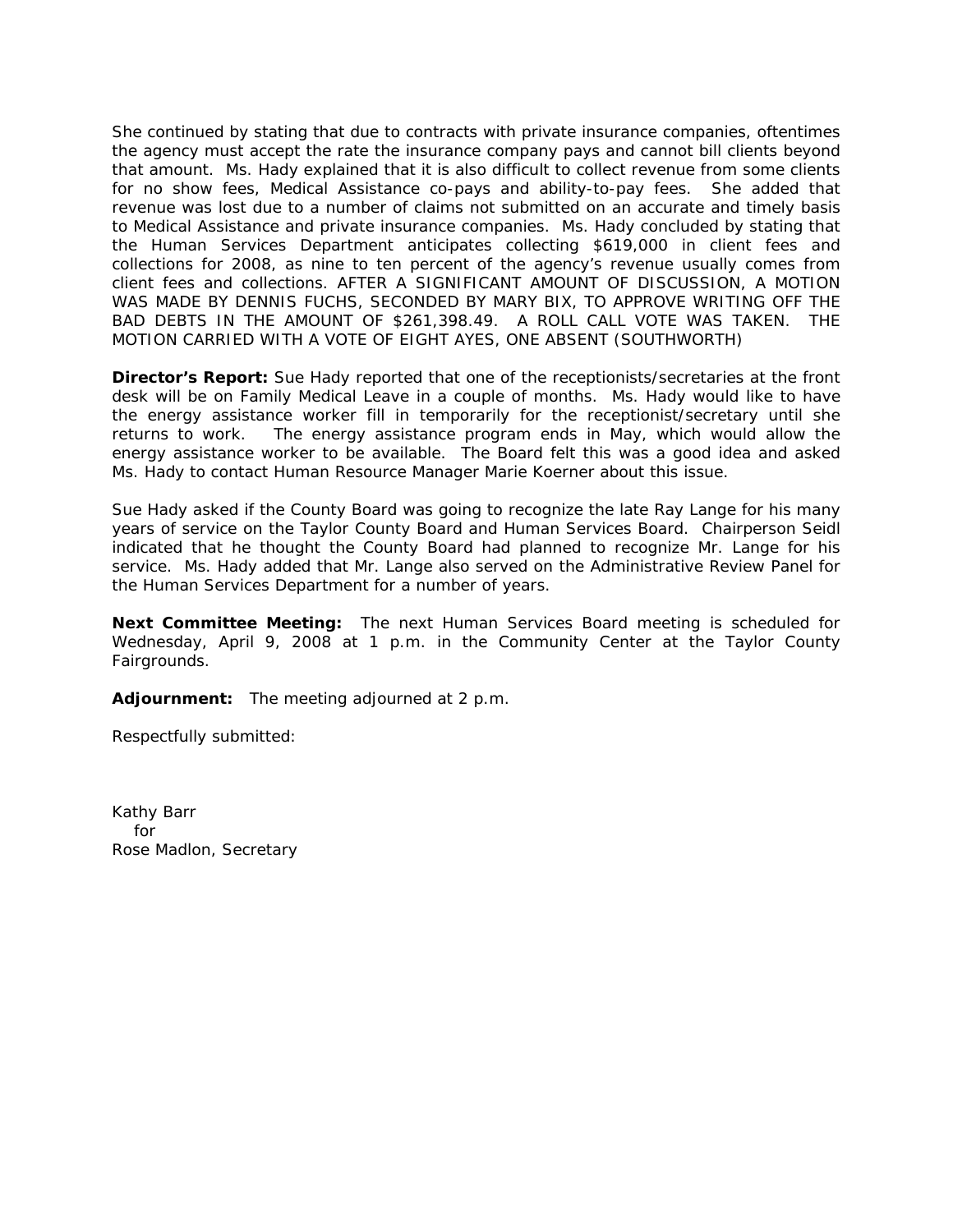## **TAYLOR COUNTY HUMAN SERVICES BOARD February 13, 2008**  Community Center - Taylor County Fairgrounds

**Call Meeting To Order:** Chairperson James Seidl called the meeting to order at 1 p.m.

**Members Present:** George Southworth, Dennis Fuchs, Mary Bix, Eugene Roush, Vicki Duffy, Dave Bizer, James Seidl, Rose Madlon, and David Krug. **Members Absent:** None **Other Attendees:** Beth Carlson, Paul Thornton, Dave Hemke, Sue Hady, and Kathy Barr.

**Approve Minutes of the January 16, 2008 Meeting and Current Agenda:** MARY BIX MADE A MOTION TO APPROVE THE JANUARY 16, 2008 MINUTES AND CURRENT AGENDA. VICKI DUFFY SECONDED THE MOTION. THE MOTION CARRIED.

**Public Input:** Beth Carlson from Black River Industries reported that the Adult Day Respite Program offered by Black River Industries provides respite for caregivers attending the Alzheimer's Support Group. She indicated that respite through this program can also be provided by appointment. Ms. Carlson continued by stating that Black River Industries began providing representative payee services on January 1, 2008. Currently, 29 people are receiving these services through Black River Industries. Of those 29 individuals, onethird are clients at Black River Industries, and the remainder are new cases. She added that Black River Industries received approval on February 1, 2008 from the Social Security Administration to begin charging clients a fee of \$35 per month for providing representative payee services. Ms. Carlson also informed the Board that Paul Thornton, who has been with Black River Industries for 30 years, will assume the position of director on April 1, 2008.

## **Action on Contracts and Addenda:**

The following addendum was presented for approval.

| <b>Provider</b>                                                                                                                                         | <u>Amount of</u><br>Increase | <b>Funding Source</b>                                                         | <u>Total</u> |
|---------------------------------------------------------------------------------------------------------------------------------------------------------|------------------------------|-------------------------------------------------------------------------------|--------------|
| Addendum                                                                                                                                                |                              |                                                                               |              |
| <b>Milwaukee Center for</b><br>Independence<br>SPC 604 - Support and<br>Service Coordination<br>Unit Rate: \$45/hour (one<br>client)<br>(2007 Addendum) | 463.50<br>$\mathcal{S}$      | Community<br>Integration<br>Program<br>IB/Community<br><b>Options Program</b> | \$1,138.50   |

A MOTION WAS MADE BY MARY BIX, SECONDED BY DAVID KRUG, TO APPROVE THE ADDENDUM AS PRESENTED. A ROLL CALL VOTE WAS TAKEN. THE MOTION CARRIED WITH A VOTE OF NINE AYES.

**Update on W-2 and General Relief Programs - Dave Hemke:** Mr. Hemke distributed information on the Wisconsin Works (W-2) and General Relief (GR) Programs. He reported that through February 2008, the W-2 Program has a projected benefit surplus of \$27,577, with three people in paid positions. Mr. Hemke pointed out, however, that there are still 22 months of the W-2 contract remaining. The General Relief Program, through January 2008, shows a projected shortfall of \$14,036, based on a 12- month projection of January's expenditures. He also noted that the December figures had been updated to reflect 2007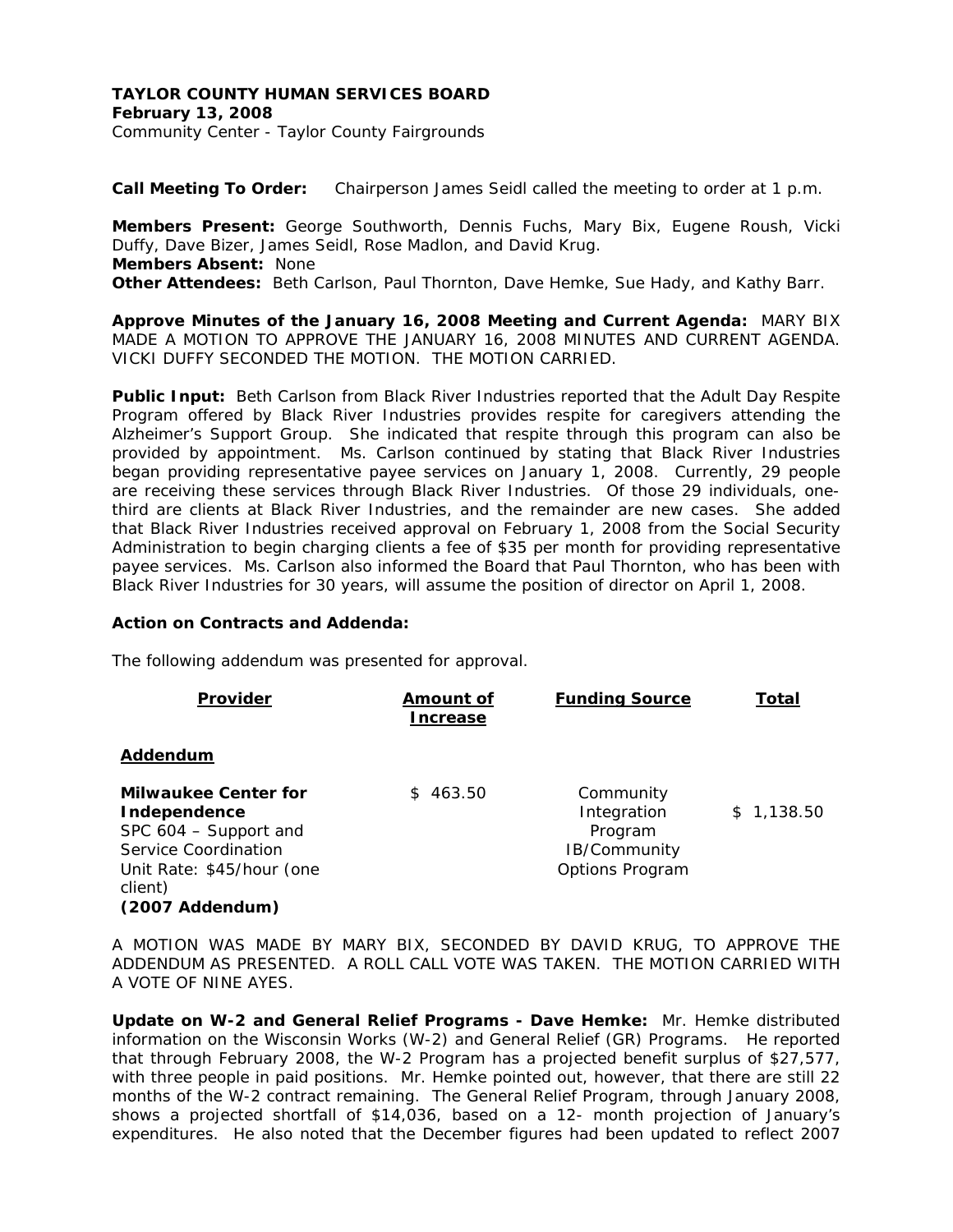vouchers payable.

Mr. Hemke reported on the new BadgerCare Plus program, which is an expansion of Wisconsin's current BadgerCare program that provides medical coverage to low income families. This new program has substantially increased the number of referrals to the Economic Support unit. Mr. Hemke reported that in all of 2007, 996 referrals, or 83 per month, came through the Intake office for BadgerCare. So far in 2008, 72 BadgerCare intake referrals were received in the month of January.

Forty-eight BadgerCare intake referrals have already been received for the first 12 days of February. This number of referrals has nearly doubled since the BadgerCare Plus program began. Mr. Hemke also reported that the five eligibility workers in the Economic Support unit currently have 216 hours of compensatory time accumulated and continue to put in extra time to complete their duties. Mr. Hemke stated that he does not see the workload decreasing at any time in the future. There was discussion on paying out for all or some of this accumulated time**.** Sue Hady reported there is no money in the Human Services budget to pay for this overtime. Mr. Hemke added that possibly if the county would use other funds to pay out for all or part of this compensatory time, it could cost the county less if they could obtain a 50/50 match through the federal addendum. The Board directed that Mr. Hemke and Director Hady research this issue and bring information back to the Board at a future meeting.

Dave Hemke also told the Board that the heating assistance program continues to be extremely busy. Taylor County has received 607 heating assistance applications since the program started on 10/1/07, an increase of 7.4% over last year, when 688 applications were taken during the entire heating season. He added that as of last week, payments to vendors for fuel have totaled \$200,117 for the heating season. Additionally, \$63,261 has been spent for heat and/or electricity for crisis benefits, leaving only about \$3,000 in the crisis program, not nearly enough of what is needed. The public benefit program for payment of electric bills for the heating season totaled \$78,582. Mr. Hemke concluded by stating that to date, total benefit payments for the heating season is \$341,960.

**Financial Manager Position and Management Salary Study:** James Seidl reported that these issues arose as a result of the difficulty in recruiting a Clinical Services Coordinator due to the low salary, and the anticipated report from the auditor recommending that the Human Services Department hire a financial manager. Sue Hady added that the Human Services Department has been without a financial manager since Larry Brandl left to go to the courthouse, some 20 years ago. She stated that she has been completing reports which should be done by a financial manager who has the expertise accounting. On the issue of the management salary study, Ms. Hady stated that she had spoken with Human Resource Manager Marie Koerner who had been in contact with a firm who works on salary configurations. Apparently, Ms. Koerner was told that the non-represented employees' salaries have not been updated for 13 years, and they recommended reviewing the entire salary structure. The cost for such a salary structure study was estimated to be \$9500. Dennis Fuchs stated he believed that this fee was too high and wondered if it could be put out on bids, or if someone within the county could complete it. Mary Bix and James Seidl expressed concern that such a study should be completed by someone not involved with county operations or an unbiased individual/organization. A MOTION WAS MADE BY MARY BIX, SECONDED EUGENE ROUSH, TO RECOMMEND TO THE PERSONNEL COMMITTEE TO PURSUE HIRING A FINANCIAL MANAGER AT HUMAN SERVICES AND TO LOOK AT A SALARY MATRIX FOR THE NON-REPRESENTED TAYLOR COUNTY EMPLOYEES. THE MOTION CARRIED.

**Request to Carry Over Vacation Days:** DAVE BIZER MADE A MOTION, SECONDED BY DENNIS FUCHS, TO APPROVE ALLOWING DIRECTOR HADY TO CARRY OVER VACATION DAYS. THE MOTION CARRIED. Ms. Hady told the Board she believed she would have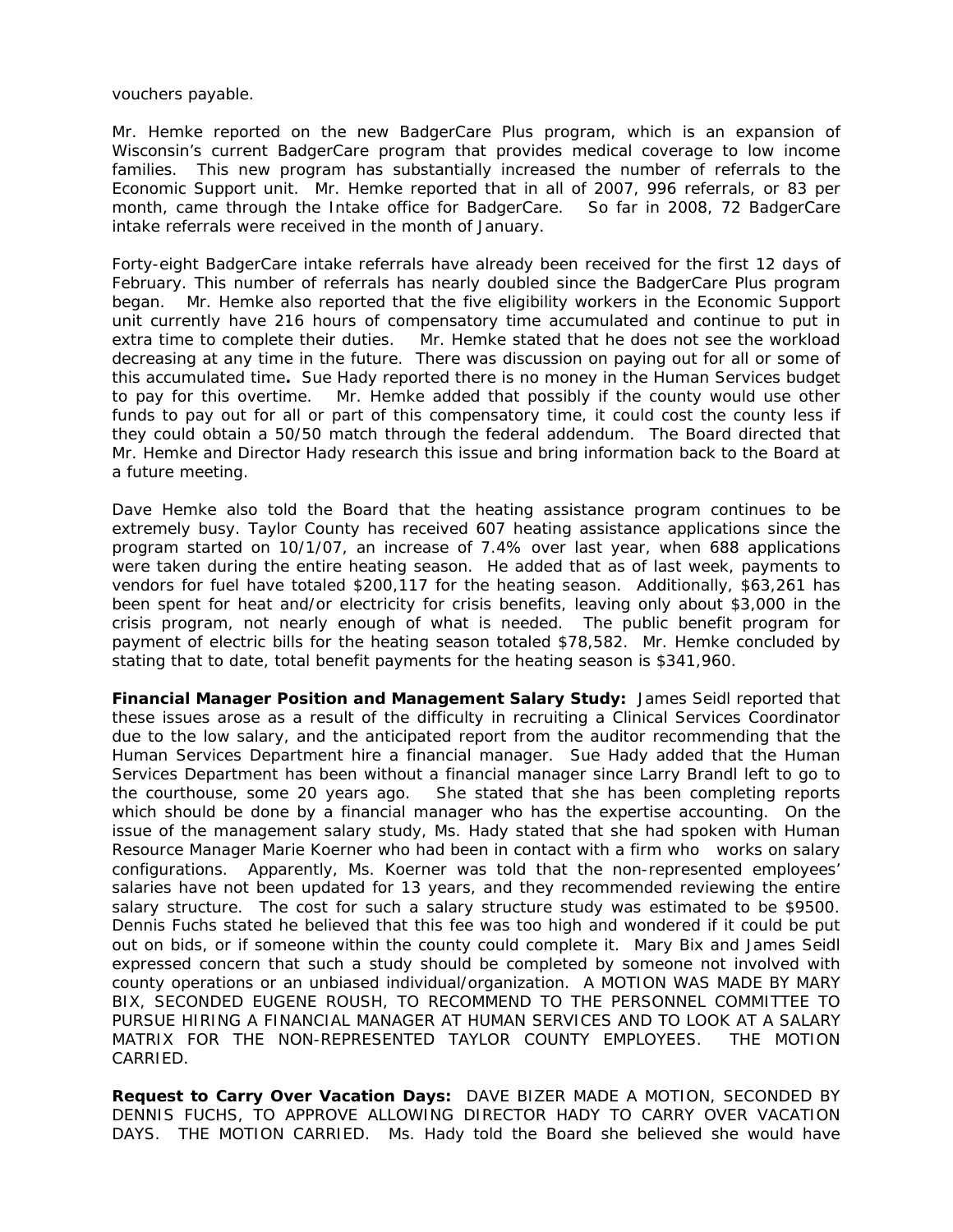approximately 10 days of vacation to carry over.

**Director's Report:** Sue Hady reported they continue to work on the Accounts Receivable issues, including software updates. She reported that last month the agency received \$14,785 in client fees and collections.

**Next Committee Meeting:** The next Human Services Board meeting is scheduled for Wednesday, March 12, 2008 at 1 p.m. in the Community Center at the Taylor County Fairgrounds.

**Adjournment:** MARY BIX MADE A MOTION TO ADJOURN. ROSE MADLON SECONDED THE MOTION. The meeting adjourned at 2:15 p.m.

Respectfully submitted: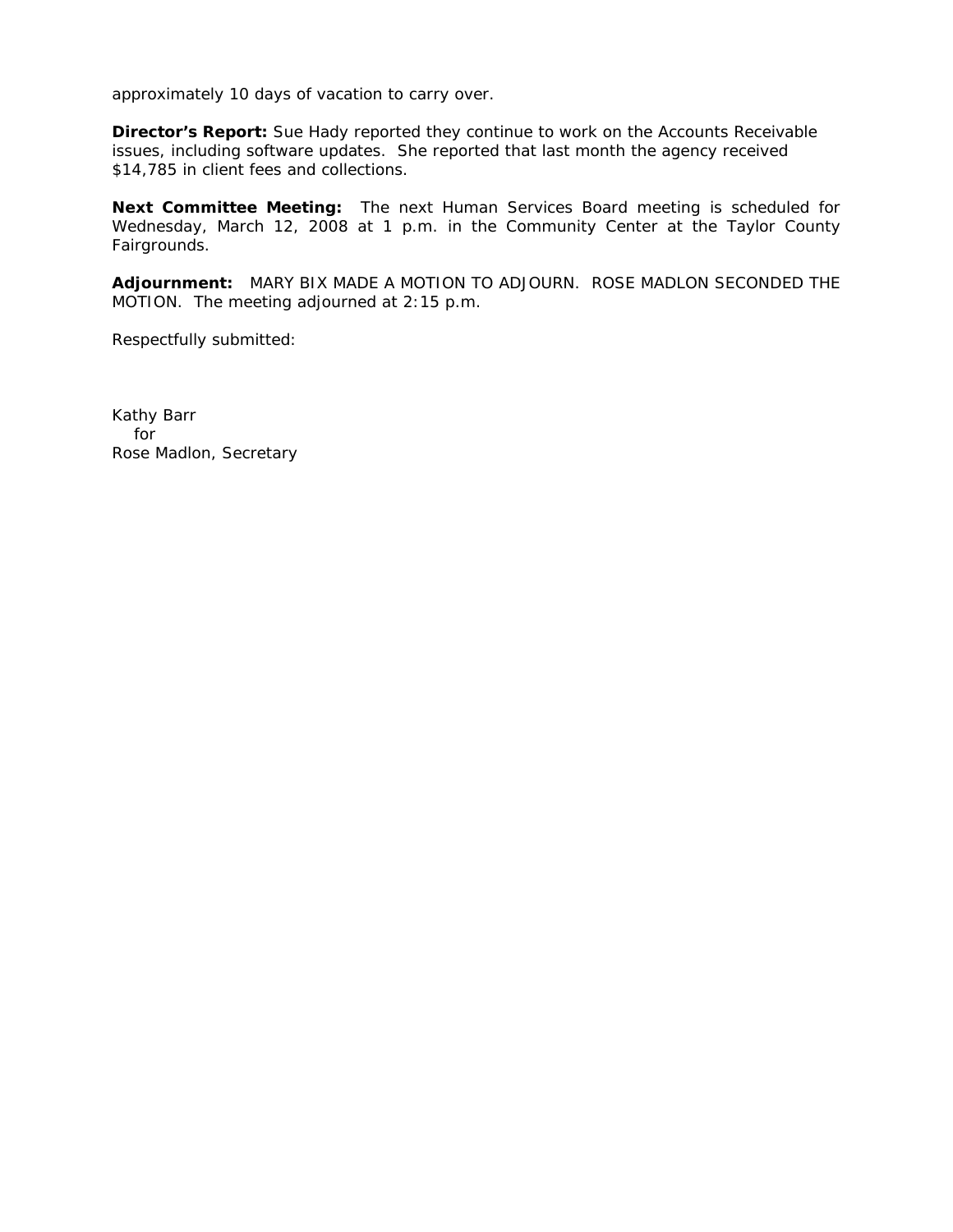## **TAYLOR COUNTY HUMAN SERVICES BOARD January 16, 2008**  Community Center - Taylor County Fairgrounds

**Call Meeting To Order:** Chairperson James Seidl called the meeting to order at 1 p.m.

**Members Present:** Eugene Roush, Rose Madlon, David Krug, Vicki Duffy, Mary Bix, James Seidl. Dennis Fuchs arrived a few minutes late, and Dave Bizer arrived at 1:15 p.m. **Members Absent:** George Southworth (Excused) **Other Attendees:** Dave Hemke, Sue Hady, and Kathy Barr.

**Approve Minutes of the December 12, 2007 Meeting and Current Agenda:** MARY BIX MADE A MOTION TO APPROVE THE DECEMBER 12, 2007 MINUTES AND CURRENT AGENDA. DAVID KRUG SECONDED THE MOTION. THE MOTION CARRIED.

## **Public Input:** None

**Update on W-2 and General Relief Programs - Dave Hemke:** Mr. Hemke presented a handout on the Wisconsin Works (W-2) and General Relief (GR) Programs. He indicated that through January 2008, the W-2 Program has a projected surplus of \$12,577. The General Relief Program, through December 2007, shows a projected shortfall of \$922. This shortfall is expected to increase somewhat as there are still some outstanding bills. According to Mr. Hemke, at the time the GR Program budget was compiled, \$500 had been budgeted for repayments, but the program actually received over \$11,000.

## **Review and Approve Taylor County's General Relief Program Policies and Procedures for 2008:**

Dave Hemke explained to the Board that the Taylor County GR Program Policies and Procedures is required to be reviewed/approved yearly by the Board in order to receive General Relief Block Grant funding. Mr. Hemke added that there have not been any changes made to the policy since it was last approved by the Board. He explained some of the changes that had been made over the past few years include the six-month residency requirement, a three-month limit on GR non-medical payments, increased funeral reimbursement rate, and the discontinuation of Board approval for GR medical prior authorizations. A MOTION WAS MADE BY DAVID KRUG, SECONDED BY VICKI DUFFY, TO APPROVE TAYLOR COUNTY'S GENERAL RELIEF PROGRAM POLICIES AND PROCEDURES. THE MOTION CARRIED.

**Action on Contracts and Addenda:** The Board reviewed a list of the Purchase of Services contracts for 2007 and 2008, along with 2007 contract addenda. Sue Hady explained that the unit rate for supervised living at Crossroads Mental Health Services was listed as \$19.58/day on the 2007 contract; however, the correct unit rate should have been \$22.25/day. The contract was signed by Crossroads management with the \$19.58/day unit rate; however, Human Services has been paying the rate of \$22.25/day. Ms. Hady told the Board that Human Services has overpaid Crossroads by \$974.55 for 2007, if the rate had been \$19.58/day. The Board agreed that since the correct unit rate should have been \$22.25/day, there should be no repayment. A MOTION WAS MADE BY MARY BIX, SECONDED BY DAVE BIZER, TO APPROVE THE 2008 CONTRACTS AND THE 2007 CONTRACT ADDENDA, INCLUDING THE UNIT RATE OF \$22.25/DAY FOR THE 2007 CROSSROADS ADDENDUM. A ROLL CALL VOTE WAS TAKEN. THE MOTION CARRIED WITH A VOTE OF EIGHT AYES, ONE ABSENT (SOUTHWORTH).

Sue Hady informed the Board that the number of on-calls received after hours had increased from 96 in 2006, to 153 in 2007.